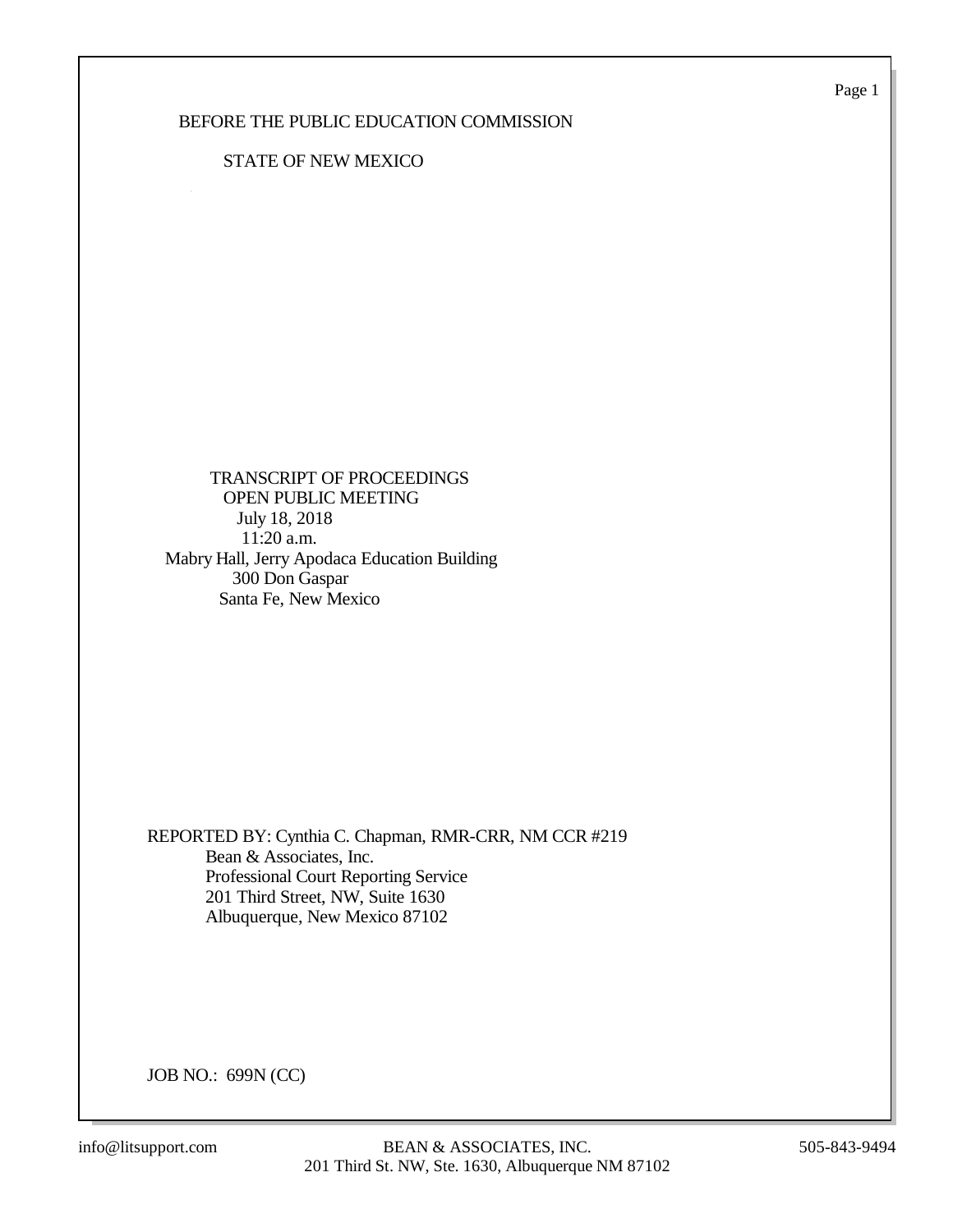| Page 2                                                                                                                                                                                                                                                                                                                                                                                                                                                                                                                                                                                                                                                                                                                                                                                                                                                           | Page 4                                                                                                                                                                                                                                                                                                                                                                                                                                                                                                                                                                                                                                                                                                                                                                                                                                                                                                                                                                                                                                                                                                                                                                |
|------------------------------------------------------------------------------------------------------------------------------------------------------------------------------------------------------------------------------------------------------------------------------------------------------------------------------------------------------------------------------------------------------------------------------------------------------------------------------------------------------------------------------------------------------------------------------------------------------------------------------------------------------------------------------------------------------------------------------------------------------------------------------------------------------------------------------------------------------------------|-----------------------------------------------------------------------------------------------------------------------------------------------------------------------------------------------------------------------------------------------------------------------------------------------------------------------------------------------------------------------------------------------------------------------------------------------------------------------------------------------------------------------------------------------------------------------------------------------------------------------------------------------------------------------------------------------------------------------------------------------------------------------------------------------------------------------------------------------------------------------------------------------------------------------------------------------------------------------------------------------------------------------------------------------------------------------------------------------------------------------------------------------------------------------|
| <b>APPEARANCES</b><br>1<br>$\mathbf{2}$<br><b>COMMISSIONERS:</b><br>3<br>MS. PATRICIA GIPSON, Chair<br>MR. GILBERT PERALTA, Vice Chair<br>MS. KARYL ANN ARMBRUSTER, Secretary<br>4<br>MR. TIM CRONE, Member<br>MS. DANIELLE JOHNSTON, Member<br>5<br>MR. DAVID ROBBINS, Member<br>MS. TRISH RUIZ, Member<br>6<br>MS. CARMIE TOULOUSE, Member<br>7<br>STAFF:<br>8<br>MS. KATIE POULOS, Director,<br>9<br><b>Charter School Division</b><br>10<br>MS. AMI JAEGER, Counsel to the PEC<br>MR. MARK CHAIKEN, Counsel to the PEC<br>11<br>MS. BEVERLY FRIEDMAN, PED Custodian of<br>Record and Liaison<br>12<br>to the PEC<br>13<br>14<br>15<br>16<br>17<br>18<br>19<br>20<br>21<br>22<br>23<br>24                                                                                                                                                                     | 1<br>THE CHAIR: I am going to bring to order<br>$\overline{\mathbf{c}}$<br>this meeting of the Public Education Commission. It<br>3<br>is Wednesday, July 18th, and it is 11:20 a.m.<br>$\overline{4}$<br>And, Commissioner Armbruster, will you do<br>5<br>the honors?<br>6<br><b>COMMISSIONER ARMBRUSTER: Yes.</b><br>$\tau$<br>Commissioner Robbins?<br>8<br><b>COMMISSIONER ROBBINS: Present.</b><br>9<br>COMMISSIONER ARMBRUSTER: Commissioner<br>10<br>Toulouse?<br>11<br>COMMISSIONER TOULOUSE: Present.<br>12<br><b>COMMISSIONER ARMBRUSTER: Commissioner</b><br>13<br>Armbruster is here.<br>14<br>Commissioner Conyers is not here.<br>15<br><b>Commissioner Peralta?</b><br>16<br><b>COMMISSIONER PERALTA: Here.</b><br>17<br><b>COMMISSIONER ARMBRUSTER: Commissioner</b><br>18<br>Gipson?<br>19<br>THE CHAIR: Here.<br>20<br><b>COMMISSIONER ARMBRUSTER: Commissioner</b><br>21<br>Johnston?<br>22<br>COMMISSIONER JOHNSTON: Here.<br>23<br><b>COMMISSIONER ARMBRUSTER: Commissioner</b><br>24<br>Crone?<br>25<br><b>COMMISSIONER CRONE: Here.</b>                                                                                                       |
| 25                                                                                                                                                                                                                                                                                                                                                                                                                                                                                                                                                                                                                                                                                                                                                                                                                                                               |                                                                                                                                                                                                                                                                                                                                                                                                                                                                                                                                                                                                                                                                                                                                                                                                                                                                                                                                                                                                                                                                                                                                                                       |
| Page 3                                                                                                                                                                                                                                                                                                                                                                                                                                                                                                                                                                                                                                                                                                                                                                                                                                                           | Page 5                                                                                                                                                                                                                                                                                                                                                                                                                                                                                                                                                                                                                                                                                                                                                                                                                                                                                                                                                                                                                                                                                                                                                                |
| <b>INDEX TO PROCEEDINGS</b><br>1<br>2<br>3<br><b>PAGE</b><br>1 Call to Order, Roll Call,<br>4<br>$\overline{4}$<br>Pledge of Allegiance and Salute to the<br>New Mexico Flag<br>5<br>2 Approval of Agenda<br>6<br>6<br>7<br>Open Forum<br>3<br>6<br>8<br>4 Consent Agenda<br>7<br>7<br>9<br>5<br>Discussion and Possible Action on Lease<br>Reimbursement Awards<br>10<br>Discussion and Possible Action on<br>25<br>6<br>Amendment and Notification Policies,<br>11<br>Procedures, and Forms<br>12<br>Discussion and Possible Action on<br>26<br>7<br>13<br>Governance Changes and Reporting Policy<br>Non-Compliance<br>14<br>33<br>Report from the Chair<br>8<br>15<br>PEC Comments<br>38<br>9<br>16<br>45<br>10 Adjourn<br>17<br>REPORTER'S CERTIFICATE<br>18<br>46<br>19<br>Attachments:<br>1. Visitors' Sign-In Sheets<br>20<br>21<br>22<br>23<br>24<br>25 | 1<br><b>COMMISSIONER ARMBRUSTER: Commissioner</b><br>$\overline{c}$<br>Ruiz?<br>3<br><b>COMMISSIONER RUIZ: Present.</b><br>$\overline{4}$<br>THE CHAIR: Commissioner Caballero is not<br>5<br>present.<br>6<br>There are eight out of ten.<br>7<br>THE CHAIR: Thank you. And I will lead us<br>8<br>in the Pledge of Allegiance. And, Commissioner<br>9<br>Armbruster --<br>10<br>COMMISSIONER TOULOUSE: Madam Chair,<br>11<br>before we do that, I want to make a statement. I<br>12<br>will not say the Pledge of Allegiance as long as we<br>13<br>have people on the border who are trying to claim<br>14<br>asylum, children who are separated from their<br>15<br>parents.<br>16<br>That last line of the Constitution -- or<br>17<br>the Pledge -- I can't say. So I will not stand or<br>18<br>say the Pledge, because I really have very important<br>19<br>feelings about this.<br>20<br>But I wanted it on the record so people<br>21<br>didn't think I was just sitting because my knees<br>22<br>hurt. They do. But I will stand for the New Mexico<br>23<br>Flag.<br>24<br>(Pledge of Allegiance and Salute to the<br>25<br>New Mexico Flag conducted.) |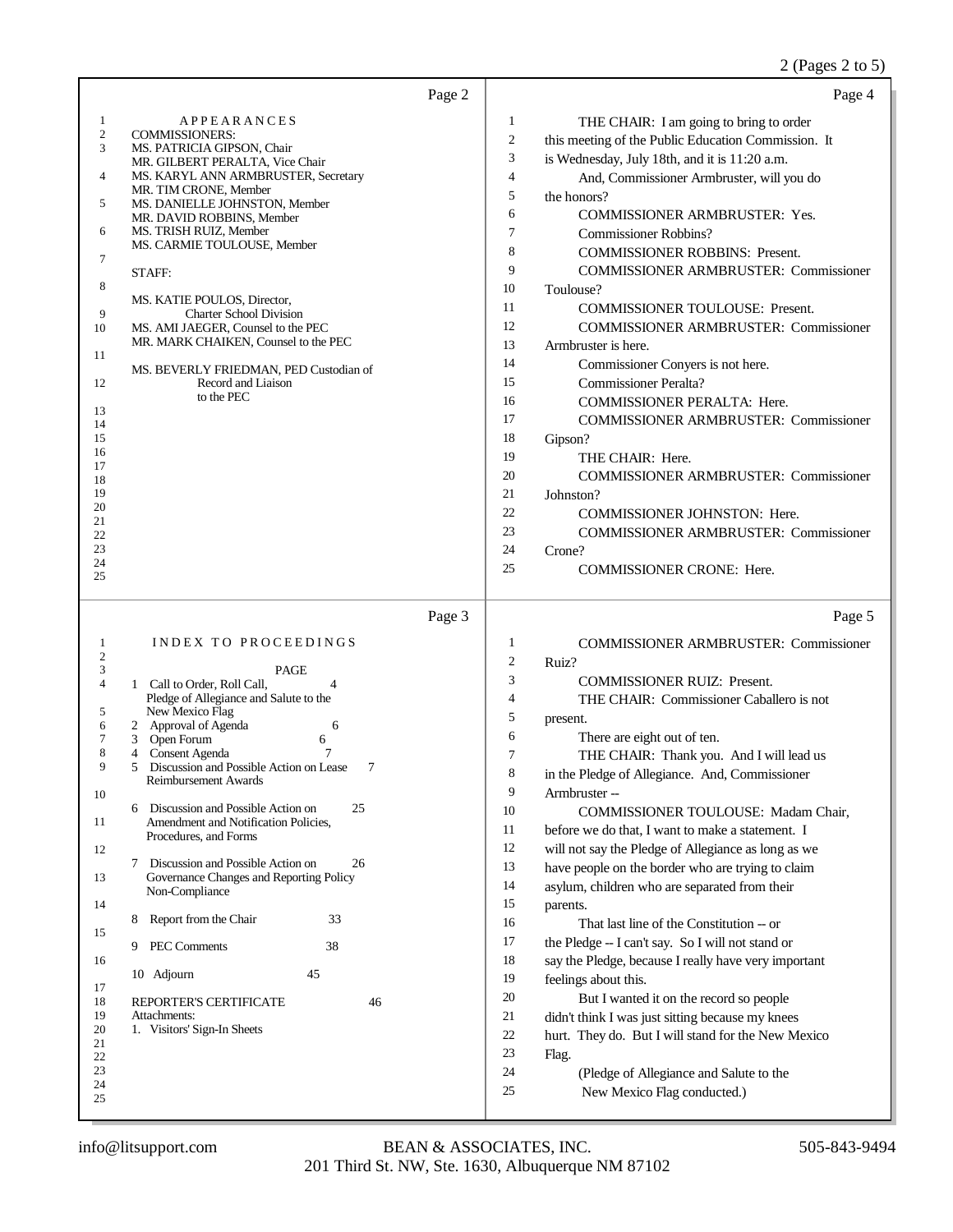# 3 (Pages 6 to 9)

|    | Page 6                                               |    | Page 8                                              |
|----|------------------------------------------------------|----|-----------------------------------------------------|
| 1  | THE CHAIR: We are on to Item No. 2, the              | 1  | Reimbursement Awards.                               |
| 2  | Approval of the Agenda. And I do have a change in    | 2  | So I don't know if anyone has any                   |
| 3  | the agenda. And I am asking to remove Item No. 7,    | 3  | additional questions about this, if you have any    |
| 4  | removing letter C.                                   | 4  | additional questions or concerns for Matt regarding |
| 5  | <b>COMMISSIONER ROBBINS: I'll second.</b>            | 5  | this; but -- I hope everyone's fairly clear.        |
| 6  | THE CHAIR: Do we have any other changes?             | 6  | Commissioner Robbins?                               |
| 7  | (No response.)                                       | 7  | COMMISSIONER ROBBINS: Yeah. I just                  |
| 8  | THE CHAIR: Seeing no other changes, I                | 8  | wanted to -- there was a thing I mentioned to Matt  |
| 9  | will entertain a motion.                             | 9  | Pahl during one of our recesses that -- and I think |
| 10 | <b>COMMISSIONER RUIZ:</b> (Indicates.)               | 10 | a couple of Commissioners -- leases oftentimes are  |
| 11 | THE CHAIR: There's a motion by                       | 11 | triple-net. So that could include janitorial; they  |
| 12 | Commissioner Ruiz, a second by Commissioner Robbins. | 12 | could include utilities, things like that.          |
| 13 | All in favor?                                        | 13 | Most school districts will pay 4 to                 |
| 14 | (Commissioners so indicate.)                         | 14 | 5 percent of their operating funds for those types  |
| 15 | THE CHAIR: Opposed?                                  | 15 | of things, if they're included in the lease. That's |
| 16 | (No response.)                                       | 16 | 4 to 5 percent of the operating funds, the SEG.     |
| 17 | THE CHAIR: Hearing no opposition, the                | 17 | That needs to be in consideration when they're      |
| 18 | motion passes.                                       | 18 | looking at any reductions.                          |
| 19 | I don't believe anyone has signed up for             | 19 | I said, absent of that, if they're having           |
| 20 | Public Comment, have they?                           | 20 | to pay for those over and above their lease, any    |
| 21 | MS. FRIEDMAN: They hadn't a few minutes              | 21 | reductions in the lease assistance should be        |
| 22 | ago.                                                 | 22 | resisted.                                           |
| 23 | THE CHAIR: There hadn't been any when I              | 23 | THE CHAIR: And I -- and, Matt, you can              |
| 24 | went out the last time.                              | 24 | probably speak to this better than I can. And we    |
| 25 | MS. FRIEDMAN: Let me check.                          | 25 | still have one or two charter people here. But my   |
|    |                                                      |    |                                                     |

# Page 7

| 1              | THE CHAIR: Or if anyone wants to identify       |
|----------------|-------------------------------------------------|
| 2              | themselves?                                     |
| 3              | MS. FRIEDMAN: No.                               |
| $\overline{4}$ | THE CHAIR: Okay. So there is no one that        |
| 5              | has signed up for Open Forum.                   |
| 6              | So we are on to Item No. 4, the Consent         |
| 7              | Agenda.                                         |
| 8              | Do I have any Commissioners that wish to        |
| 9              | have something removed from the consent agenda? |
| 10             | (No response.)                                  |
| 11             | THE CHAIR: If not, I will entertain a           |
| 12             | motion for approval of the consent agenda.      |
| 13             | COMMISSIONER TOULOUSE: Madam Chair, so          |
| 14             | move.                                           |
| 15             | <b>COMMISSIONER RUIZ: Second.</b>               |
| 16             | THE CHAIR: A motion by Commissioner             |
| 17             | Toulouse, a second by Commissioner Ruiz.        |
| 18             | All in favor?                                   |
| 19             | (Commissioners so indicate.)                    |
| 20             | THE CHAIR: Opposed?                             |
| 21             | (No response.)                                  |
| 22             | THE CHAIR: Hearing no opposition, the           |
| 23             | motion passed.                                  |
| 24             | We are on to Item No. 5, which is the           |
| 25             | Discussion and Possible Action on the Lease     |
|                |                                                 |

| 1              | understanding from most charters is that it's not in |
|----------------|------------------------------------------------------|
| $\overline{2}$ | their lease. They contract out separately for        |
| 3              | the -- most.                                         |
| $\overline{4}$ | But I don't think we have a clear idea.              |
| 5              | But most do. I think a couple of schools that may    |
| 6              | lease through school districts, they get those       |
| 7              | services included in their lease; for instance, the  |
| 8              | schools in my district that lease from LCPS, I know  |
| 9              | that those services are included in that lease       |
| 10             | arrangement they've made.                            |
| 11             | But I believe most others, it is not. But            |
| 12             | you probably have more accurate information than I   |
| 13             | do, or maybe you don't.                              |
| 14             | MR. MATT PAHL: Madam Chair, I think you              |
| 15             | hit it on the head. I think the other case where     |
| 16             | that may happen is if there's shared facilities, in  |
| 17             | a way in which, you know, a building gets broken up  |
| 18             | like that. But, generally speaking, yes, it comes    |
| 19             | out of operational.                                  |
| 20             | THE CHAIR: Right. But it's a point                   |
| 21             | well-taken. It's an important part of the            |
| 22             | conversation, so that people need to -- people who   |
| 23             | are making those decisions need to know that in      |
| 24             | addition to that lease, we also have to -- we either |
| 25             | do or do not have to pay for these additional        |
|                |                                                      |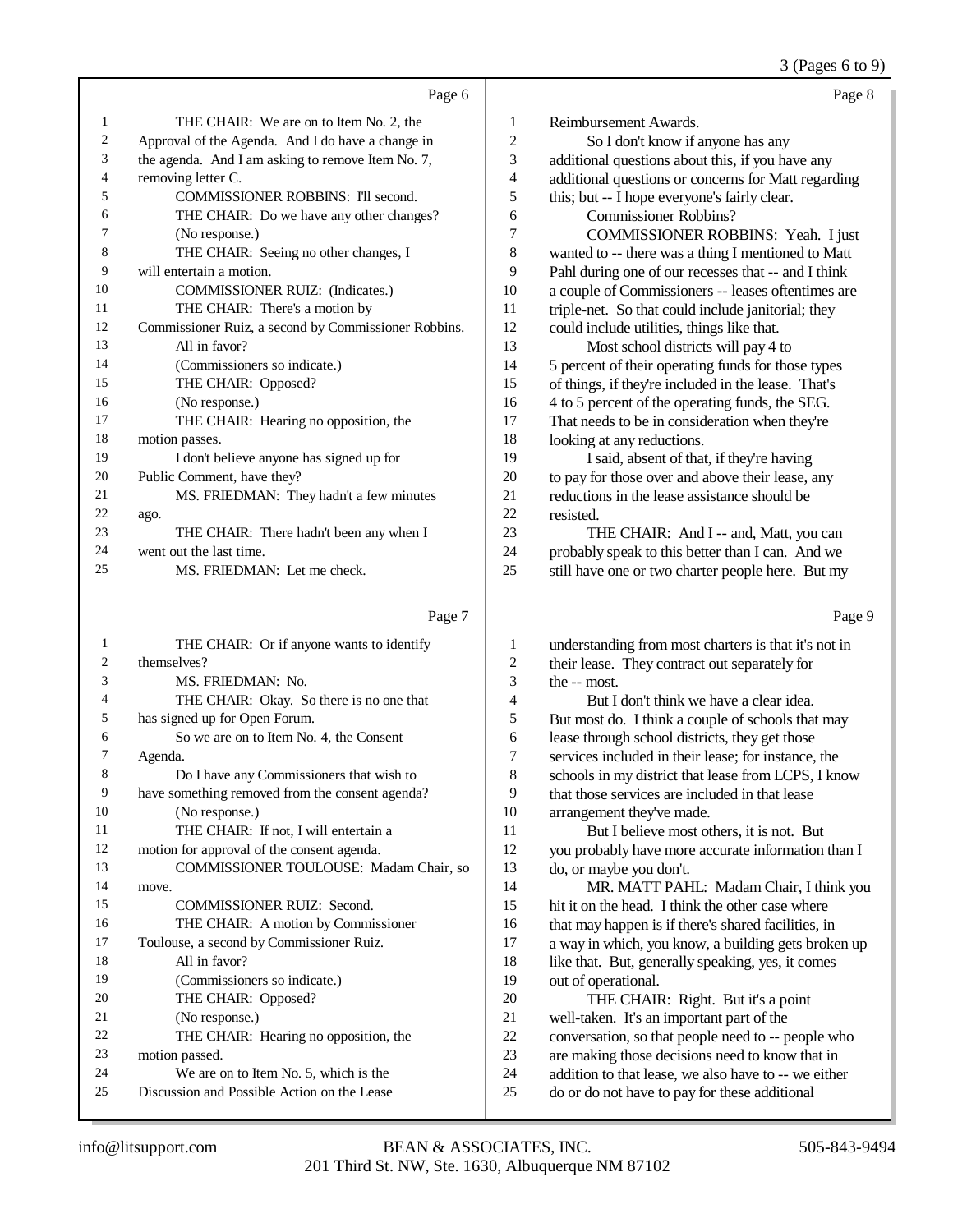### 4 (Pages 10 to 13)

|    | Page 10                                              |    | Page 12                                              |
|----|------------------------------------------------------|----|------------------------------------------------------|
| 1  | services.                                            | 1  | about the lease reduction: because whether the PSCOC |
| 2  | Because I know, as an example, ACES,                 | 2  | is going to do it or not, the Legislature is going   |
| 3  | that's one of the things that they do do, is they    | 3  | to have a say at some point down the line. You       |
| 4  | help to combine cer- -- get the contracts so that    | 4  | know, it's got to come back on them.                 |
| 5  | there's more schools involved in that contract so    | 5  | I'm concerned that there are a lot of                |
| 6  | that they help to get the contracts for custodial    | 6  | brand new people on the PSCOC who haven't been       |
| 7  | services and other maintenance services. Yeah.       | 7  | through this before who don't understand. I think    |
| 8  | Okay. Commissioner Toulouse?                         | 8  | there needs to be more of an outreach than us just   |
| 9  | COMMISSIONER TOULOUSE: Madam Chair, this             | 9  | having poor Gilbert have to do all that for us. I    |
| 10 | is a comment. I think, in having listened to all of  | 10 | think the schools, besides Matt, have to be          |
| 11 | this and having listened over the years, in a way,   | 11 | proactive in reaching out.                           |
| 12 | I'm playing devil's advocate; because we've known    | 12 | I even talked to a couple of Republicans             |
| 13 | they were trying to reduce leases for years. But     | 13 | who the Governor is still talking to, to ask who are |
| 14 | having spent 30 years in state government and        | 14 | charter school folks, because I can't get to her. I  |
| 15 | 12 years on the CNM board, I learned a long time ago | 15 | found two, still, she does take their calls and are  |
| 16 | to prepare budgets of different sizes and kinds.     | 16 | charter school proponents. I talked to them,         |
| 17 | And I think someone needs to work with the           | 17 | because her person on the PSCOC is new, you know.    |
| 18 | charter schools to do a specific workshop, because I | 18 | And I just think we need more of that for            |
| 19 | don't think anybody thinks that far ahead, to come   | 19 | people to understand; but we also need to understand |
| 20 | up with several versions of a budget so they know if | 20 | that if something's going to happen, you already     |
| 21 | they're going to get hit, what they have at that     | 21 | need to have your budgets prepared and be able to do |
| 22 | point in time.                                       | 22 | it, rather than this after-the-fact.                 |
| 23 | Nobody taught me, either. But I figured              | 23 | And I think it's hard enough to do a                 |
| 24 | it out about my second year of doing budgets, just   | 24 | year-by-year-by-year budget, not knowing until       |
| 25 | like I learned to budget more stuff toward the end   | 25 | spring what you're going to get. But I think there   |
|    |                                                      |    |                                                      |

### Page 11

| $\mathbf{1}$             | of the year, in case they were going to take stuff   | 1  |
|--------------------------|------------------------------------------------------|----|
| 2                        | away from me early on, so then I could pick it up    | 2  |
| 3                        | later.                                               | 3  |
| $\overline{\mathcal{L}}$ | You know, it just -- but I think                     | 4  |
| 5                        | somewhere, we need to help the schools do that,      | 5  |
| 6                        | because at some point, they're going to -- our       | 6  |
| 7                        | legislature is not particularly in favor of charter  | 7  |
| 8                        | schools; they're just not. I sit there at the LESC   | 8  |
| 9                        | and I listen, because I'm going off the Commission   | 9  |
| 10                       | at the end of this year.                             | 10 |
| 11                       | And, again -- I will say again, I am not             | 11 |
| 12                       | an absolute proponent of all charter schools. I      | 12 |
| 13                       | believe in the need of schools of choice.            | 13 |
| 14                       | So I look at the schools, the ones -- our            | 14 |
| 15                       | high schools that are our second-chance schools for  | 15 |
| 16                       | kids who just couldn't handle it, the schools for    | 16 |
| 17                       | very bright kids, or kids who are talented in the    | 17 |
| 18                       | arts, or kids who have a different bend in where     | 18 |
| 19                       | they want to go. So I believe in our charter         | 19 |
| 20                       | schools, but only the ones that work that way.       | 20 |
| 21                       | But I can see where I can make a                     | 21 |
| 22                       | difference, because I do have enough contacts in the | 22 |
| 23                       | Legislature, that will continue -- to start trying   | 23 |
| 24                       | to talk to people. I'm already doing it. I've        | 24 |
| 25                       | already started talking to legislators that I can    | 25 |
|                          |                                                      |    |

are ways to do that if we have a workshop, several workshops, even, that help the schools figure out how to budget. I mentioned this to Martica when she was leaving, and she thought that was a fantastic idea that would help her job, too, in dealings with people.

So I just want to throw that out there for when I'm no longer here, to think about. But I will be doing more the political side. I may come to see how my replacement is doing once in a while. That's getting up awfully early to have to get up here. And I don't like early mornings.

I will still do the LESC and those type of things. I've been thinking about that since our last meeting, that we really do need some way to get the schools figuring out how to work this so that there -- can do this or this or this or this, and even have a little money at the end of the year to do something special. So, anyway, thank you. THE CHAIR: And I think -- I hope -- that Steve Salzmann will continue to be a valuable asset to the charter community. I had an opportunity to

meet with him months ago, and then he did come into

the charter conference. And one of the -- one of

his pets is leases, and, for charters, looking at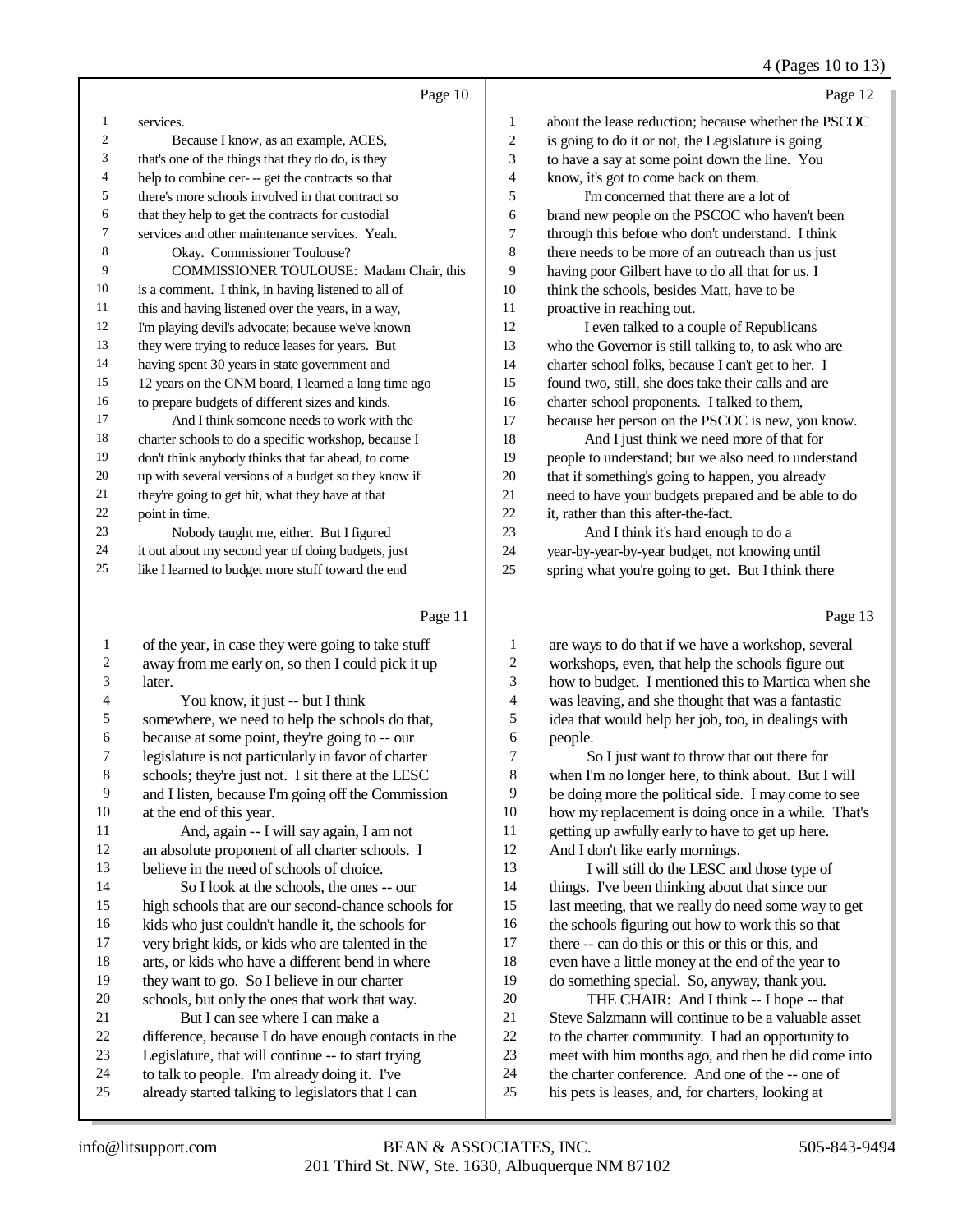### 5 (Pages 14 to 17)

|                          |                                                      |                  | $\sim$ (1 ugus 1 1 to 1                              |
|--------------------------|------------------------------------------------------|------------------|------------------------------------------------------|
|                          | Page 14                                              |                  | Page 16                                              |
| 1                        | what is a good lease, and -- and that's -- you know, | $\mathbf{1}$     | lot of things in the facility world in general, we   |
| $\boldsymbol{2}$         | for so many of schools, it's not necessarily in      | $\overline{c}$   | have PED and PSFA, and we don't have statute         |
| 3                        | their wheelhouse that you've negotiated a lease.     | 3                | directing one of them to do either of it.            |
| $\overline{\mathcal{L}}$ | So it is -- it's very different language.            | 4                | So the history, in my short history, the             |
| 5                        | And I think -- and I hope -- that he will continue   | 5                | nine years I've been up here talking about education |
| 6                        | to be a valuable asset for the charter community     | 6                | facilities, both are kind of saying, "Oh, it's not   |
| $\overline{7}$           | going forward, to help schools understand and help   | 7                | me; it's the other guy."                             |
| $\,8$                    | to navigate the process and potentially open the     | 8                | And the reason why I bring that up is                |
| 9                        | doors. Because we also know that one of the areas    | 9                | because Senator Ortiz y Pino carried a bill for us   |
| $10\,$                   | that's very lacking is that funding for schools to   | 10               | last year. It was just to introduce it, you know, a  |
| 11                       | be able to get construction money at a reasonable    | 11               | 30-day session, a brand new bill, and a pretty big   |
| 12                       | rate so that they don't have to stay in a burdensome | 12               | overhaul. And we got that out there for              |
| 13                       | lease, that they have that pathway forward for their | 13               | conversation.                                        |
| 14                       | own facility.                                        | 14               | I bring that up because one of the                   |
| 15                       | But look at what happened with McCurdy.              | 15               | solutions we have in mind is to direct the PSFA --   |
| 16                       | We had to keep giving them construction extensions   | 16               | and if it turns out to be the PED, that's okay,      |
| 17                       | because there were prohibitive interest rates. They  | 17               | too -- but direct someone to say we're going to have |
| 18                       | lost the creditor. We don't have a lot of creditors  | 18               | a standard template, at least, you know, 70 percent  |
| 19                       | that are willing to hedge their bets on charters in  | 19               | standard. It's going to be different for the         |
| 20                       | New Mexico.                                          | 20               | context of every school.                             |
| 21                       | And I hope that will change. And I think             | 21               | To say that somebody needs to uphold the             |
| 22                       | someone like Steve helps to change that conversation | 22               | law right now, which says that if districts have     |
| 23                       | as well.                                             | 23               | available facilities, they need to offer it to       |
| 24                       | <b>Commissioner Armbruster?</b>                      | 24               | charters. That's on the books; but nobody enforces   |
| 25                       | <b>COMMISSIONER ARMBRUSTER: I sort of</b>            | 25               | that right now, because it doesn't say who needs to  |
|                          | Page 15                                              |                  | Page 17                                              |
| 1                        | mentioned this. I will profess that I -- I'm not a   | 1                | do that.                                             |
| $\overline{c}$           | lease expert. But I don't know if there's something  | $\sqrt{2}$       | And just to touch on Madam Chair's                   |
| 3                        | that, as a Coalition leader, you can kind of decide  | 3                | thoughts on Steve Salzmann, we do plan on having a   |
| $\overline{\mathcal{L}}$ | how leases should look -- maybe it's with Martica,   | 4                | policy summit this fall where we get charter leaders |
| 5                        | whomever -- because I think they vary so much.       | 5                | together with Steve. We're actually working with     |
| 6                        | Well, we give you custodial services; we             | 6                | him on a date, and several others with facility      |
| $\boldsymbol{7}$         | don't. We maintain the building; well, apparently    | $\boldsymbol{7}$ | expertise, to just spend half a day, maybe a full    |
|                          |                                                      |                  |                                                      |

- day, and figure out what's our vision for a
- long-term solution here, that it both provides
- access to charters to that kind of funding, but also
- addresses some of these items that are more
- process-oriented.
- And I think it's a frustration of not just the charters, but probably PSFA and PED, that, you know, we just haven't gotten to a point where
- charters are being empowered to become good
- consumers. You know, we have amazing school leaders
- that do -- have amazing academic programs. None of them started a school because they really knew real
- estate and thought, "That's what -- now I'm going to
- start a school to flex my real estate muscles."
- So we, as a Coalition, to Commissioner
- Toulouse's point, we need to offer that assistance,
- too, in addition to helping advocate for the best
- long-term solution.

 they don't, because I always think about Pattie. 9 So if there was some sort of template of<br>10 leases -- and having said that. I realize how leases -- and having said that, I realize how difficult it can be, and is, for charter schools to find a place to even lease. At the same time, I want to say maybe the tax laws give money to people who just leave things vacant, as opposed to leasing it for a certain amount, or having to do repairs or 16 bringing it up to E-Occupancy. But -- and I don't<br>17 know about that stuff.

18 But I would like to see some uniformity so<br>19 that the charters are kind of in the same place at that the charters are kind of in the same place at

20 the same time. And I don't know exactly how that<br>21 is. I'm sorry. I'm not being very specific. But 21 is. I'm sorry. I'm not being very specific. But<br>22 that's what I wanted to say.

MR. MATT PAHL: Madam Chair and

24 Commissioner Armbruster, that's actually been a long<br>25 conversation about this lease template. And like a conversation about this lease template. And like a

know about that stuff.

22 that's what I wanted to say.<br>23 MR. MATT PAHL: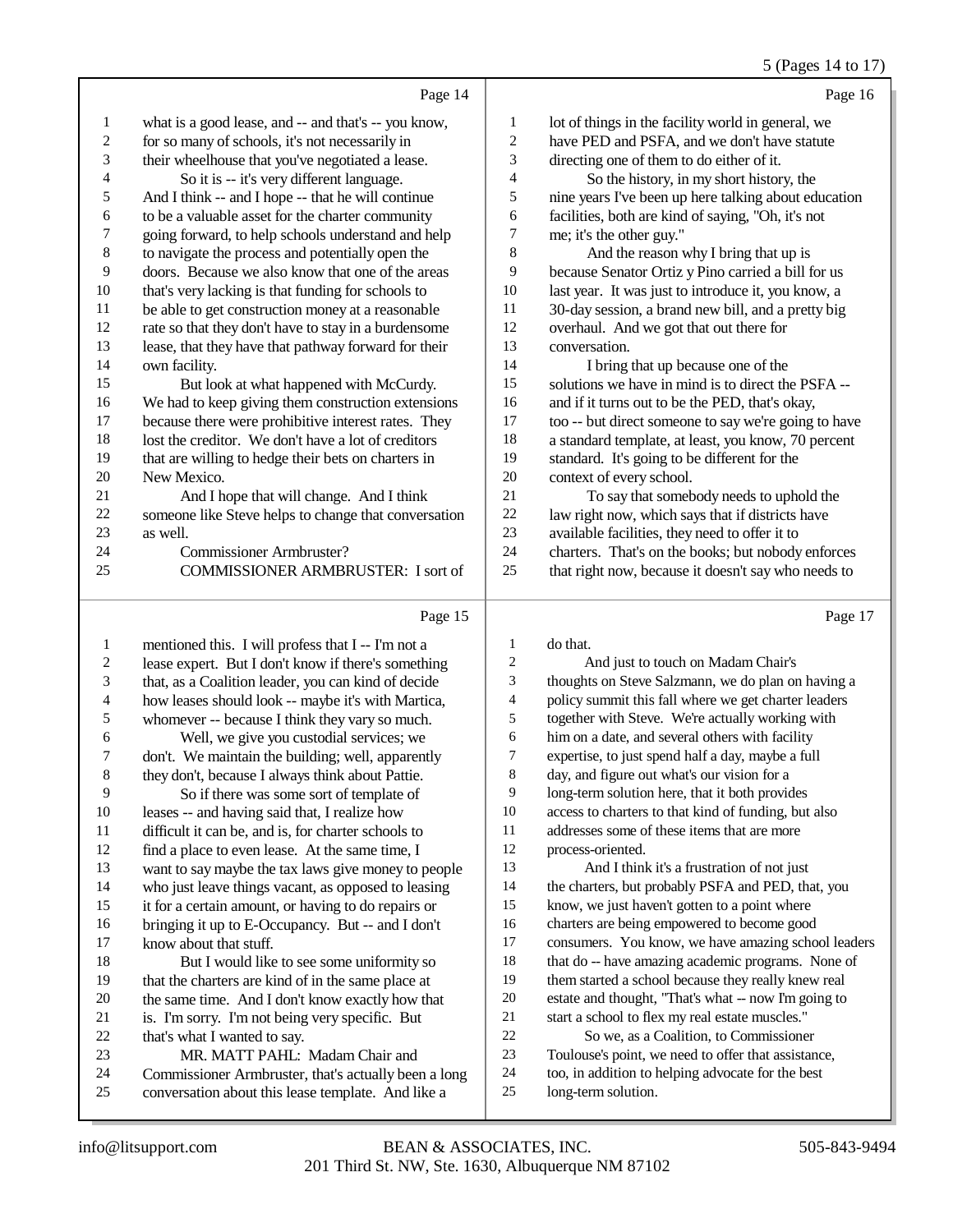(Pages 18 to 21)

|                |                                                     |                | $0$ (F ages 10 to $\angle$ 1)                       |
|----------------|-----------------------------------------------------|----------------|-----------------------------------------------------|
|                | Page 18                                             |                | Page 20                                             |
| 1              | THE CHAIR: Right. Thank you.                        | 1              | performing charter schools accountable. And I'm     |
| $\overline{c}$ | Commissioner Johnston?                              | $\overline{c}$ | working towards that. I'm striving to be better at  |
| 3              | COMMISSIONER JOHNSTON: Thank you,                   | 3              | that.                                               |
| 4              | Madam Chair.                                        | 4              | But I agree. We must resist. We cannot,             |
| 5              | I have wrestled with my thoughts on this            | 5              | because it would be devastating at this point to    |
| 6              | since the last meeting. I've spoken with Matt. I    | 6              | schools. But where you determine to cut a budget is |
| 7              | had an extensive tutorial with Commissioner Robbins | 7              | purely a local decision.                            |
| 8              | trying to understand.                               | 8              | THE CHAIR: Commissioners, anyone else?              |
| 9              | One -- I echo what Commissioner Toulouse            | 9              | (No response.)                                      |
| 10             | said, that, again, it goes back to finances and     | 10             | THE CHAIR: Okay. So I am going to                   |
| 11             | budget and planning. And there's not a budget at a  | 11             | propose a motion that the PEC support not reducing  |
| 12             | traditional school or a non-traditional school in   | 12             | the lease reimbursement awards for the 2018-2019    |
| 13             | the State of New Mexico that is final until the     | 13             | school year.                                        |
| 14             | 40th day, it doesn't happen to anybody. So to use   | 14             | COMMISSIONER JOHNSTON: I will second                |
| 15             | that as a reason that we need to avoid lease        | 15             | that.                                               |
| 16             | assistance is that -- I still question that.        | 16             | THE CHAIR: There's a motion by                      |
| 17             | Every traditional and non-traditional               | 17             | Commissioner Gipson, a second by Commissioner       |
| 18             | school at the beginning of each fiscal year faces   | 18             | Johnston.                                           |
| 19             | budget cuts. That's why Commissioner Toulouse is    | 19             | Is there any discussion?                            |
| 20             | talking about having some scenarios in that         | 20             | COMMISSIONER CRONE: I have a question. I            |
| 21             | conservative budgeting.                             | 21             | don't feel like I have enough information to vote   |
| 22             | Where budget cuts are made after the                | 22             | wisely on this. So do we abstain before the vote is |
| 23             | 40th day is a local decision. So to say that it's   | 23             | taken or before the motion?                         |
| 24             | going to human resources is a local decision. By    | 24             | THE CHAIR: After the motion.                        |
| 25             | the same token, that word "resist" that you used is | 25             | COMMISSIONER CRONE: Okay. Then I                    |
|                |                                                     |                |                                                     |
|                | Page 19                                             |                | Page 21                                             |
| 1              | absolutely imperative in my mind. And I will        | 1              | abstain.                                            |
| $\overline{c}$ | continue to resist any cut. I want that to be       | 2              | THE CHAIR: Commissioner Armbruster,                 |
| 3              | clear.                                              | 3              | actually, will ask before she takes the roll call,  |
| 4              | But at the same time, it goes back to               | $\overline{4}$ | if she remembers.                                   |

 accountability, because as a charter leader and working with leases, there are some charter schools that the PSFA and Martica has, for years, not held as accountable in reporting and has provided that assistance. And it's kind of come to a point where the rubber is meeting the road. And the people who have been doing that, the non-traditional school districts who have been doing that accounting and that responding to PSFA, are high-performing schools for the most part. If you have a strong facility base, a strong budget base, then you have that time.

 The leaders who are in front of us today, they know how to do that. And that's why I take 18 just a bit of umbrage with them saying, "We didn't know we were going to have these budget cuts."

- They've been planning these budgets for -- that's why they're due at the end of the year. But we can't cut this money, because it cuts into it at another level. So there's the reality of it. We need to
- plan better. And we need to be able to hold poor
- if she remembers.
- COMMISSIONER ARMBRUSTER: I actually have
- it here right now. THE CHAIR: Are there any other
- questions -- discussion?
- (No response.)
- THE CHAIR: If not, Commissioner
- Armbruster?
- COMMISSIONER ARMBRUSTER: It's just
- phrased in the negative. So I was just making sure
- which way you should vote. Voting "yes" is not
- reducing them.
- 16 THE CHAIR: Correct. If you're voting
- "yes," you're voting not to reduce the -- the lease
- reimbursement award. COMMISSIONER ARMBRUSTER: Are there any
- abstentions?
- COMMISSIONER CRONE: I abstain for lack of
- sufficient information.
- COMMISSIONER ARMBRUSTER: Thank you.
- Commissioner Ruiz?
- COMMISSIONER RUIZ: Yes.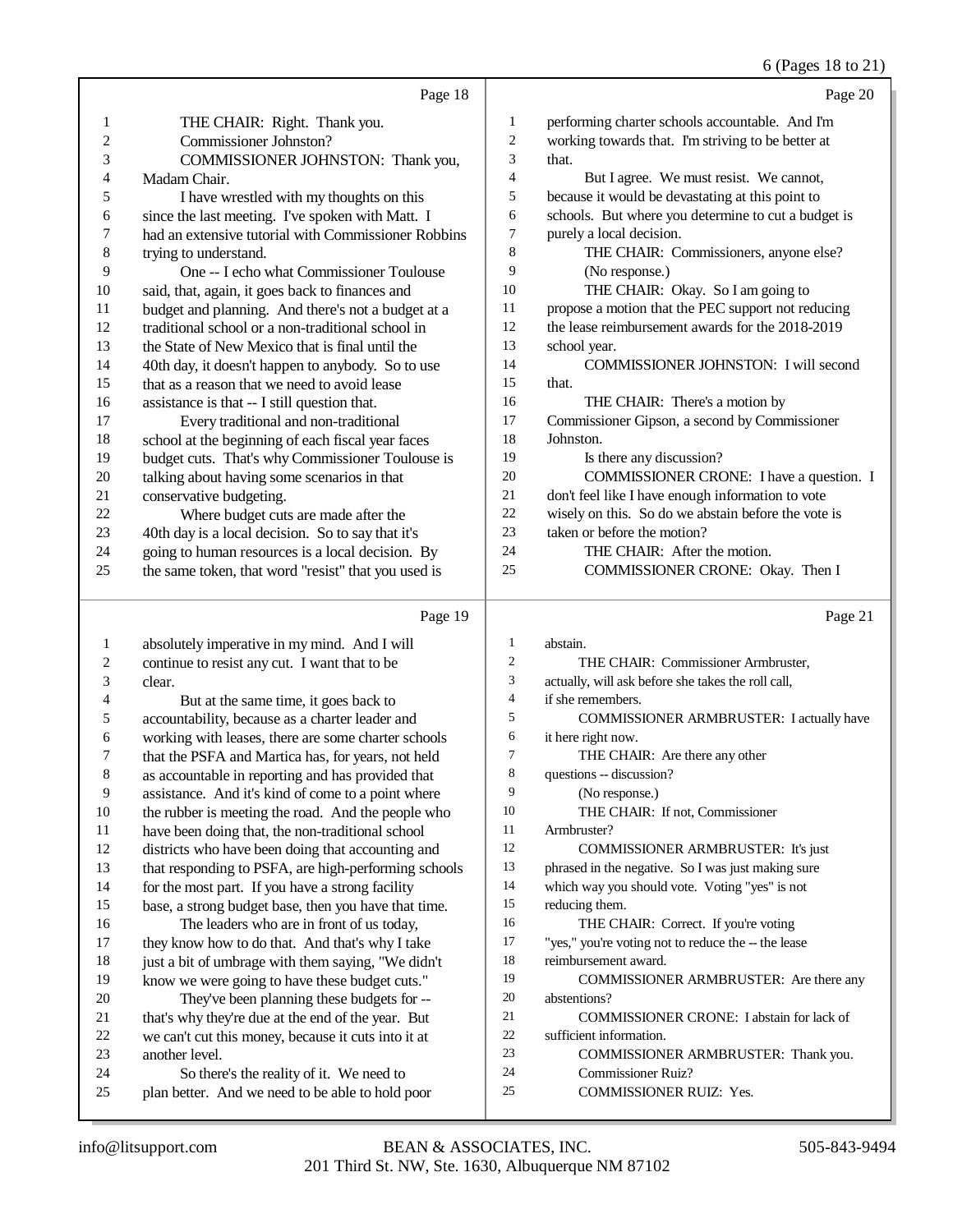7 (Pages 22 to 25)

|    |                                                    |    | $(1 \text{ m})$ $\omega = 10 \text{ m}$              |
|----|----------------------------------------------------|----|------------------------------------------------------|
|    | Page 22                                            |    | Page 24                                              |
| 1  | <b>COMMISSIONER ARMBRUSTER: Commissioner</b>       | 1  | COMMISSIONER JOHNSTON: And, Madam Chair,             |
| 2  | Toulouse?                                          | 2  | again, that I ask that be included in that letter    |
| 3  | <b>COMMISSIONER TOULOUSE: Yes.</b>                 | 3  | recognition of the positive work that PSCOC does for |
| 4  | <b>COMMISSIONER ARMBRUSTER: Commissioner</b>       | 4  | school districts and recognition of the work over    |
| 5  | Johnston?                                          | 5  | the years with charter schools. I think that's       |
| 6  | <b>COMMISSIONER JOHNSTON: Yes.</b>                 | 6  | important.                                           |
| 7  | <b>COMMISSIONER ARMBRUSTER: Commissioner</b>       | 7  | THE CHAIR: Sure.                                     |
| 8  | Robbins?                                           | 8  | COMMISSIONER JOHNSTON: Thank you.                    |
| 9  | <b>COMMISSIONER ROBBINS: Yes.</b>                  | 9  | THE CHAIR: Okay. We are on to Item                   |
| 10 | <b>COMMISSIONER ARMBRUSTER: Commissioner</b>       | 10 | No. 7, which is Discussion and Possible Action on    |
| 11 | Peralta?                                           | 11 | Governance Changes and Reporting Policy              |
| 12 | <b>COMMISSIONER PERALTA: Yes.</b>                  | 12 | Non-Compliance.                                      |
| 13 | <b>COMMISSIONER ARMBRUSTER: Commissioner</b>       | 13 | MS. POULOS: Madam Chairwoman.                        |
| 14 | Armbruster votes "Yes."                            | 14 | Commissioners. So I'll just take you quickly         |
| 15 | Commissioner Gipson?                               | 15 | through the list.                                    |
| 16 | THE CHAIR: Yes.                                    | 16 | Item A, Albuquerque Institute of Math and            |
| 17 | <b>COMMISSIONER ARMBRUSTER: And that is</b>        | 17 | Science at UNM has been cleared up. We have          |
| 18 | seven "for." The motion passes.                    | 18 | received all the documentation. And, actually, I do  |
| 19 | THE CHAIR: The motion passes seven in              | 19 | have a packet.                                       |
| 20 | favor, one abstention. Thank you very much.        | 20 | THE CHAIR: Oh, I'm sorry. I'm sorry. I               |
| 21 | COMMISSIONER JOHNSTON: Madam Chair, may I          | 21 | skipped 6.                                           |
| 22 | just thank Commissioner Robbins for the time he    | 22 | MS. POULOS: Okay.                                    |
| 23 | spent with me as a fellow Commissioner helping me  | 23 | COMMISSIONER CRONE: She did.                         |
| 24 | understand? And I fully understand the abstention. | 24 | THE CHAIR: I did. I did. So we need to               |
| 25 | I thank you, commissioner Robbins.                 | 25 | take action on amendment and notification policies.  |
|    |                                                    |    |                                                      |

# Page 23

|    | COMMISSIONER ROBBINS: Thank you.                     | 1              | Sorry. I did. So let's --                         |
|----|------------------------------------------------------|----------------|---------------------------------------------------|
| 2  | THE CHAIR: Commissioner Peralta?                     | 2              | COMMISSIONER ROBBINS: I move we approve.          |
| 3  | COMMISSIONER PERALTA: Thank you,                     | 3              | THE CHAIR: Let's regroup and go back to           |
| 4  | Madam Chair. As the liaison for the Commission on    | $\overline{4}$ | 6.                                                |
| 5  | the Capital Outlay Council, I may recommend or ask   | 5              | And does anybody have any additional              |
| 6  | that the Chair, along with our counsel, draft or put | 6              | comments or concerns? We just finished those, and |
| 7  | together a letter that is from the Commission.       | 7              | that's why I think we skipped them, because I     |
| 8  | I don't know if Madam Chair of the                   | 8              | thought we had done them.                         |
| 9  | Commission, if she would sign the letter or prefer   | 9              | (No response.)                                    |
| 10 | that the members of the Commission sign the letter,  | 10             | THE CHAIR: So if there are no additional          |
| 11 | but that that letter goes to the PSFA within the     | 11             | questions or concerns, I'll entertain a motion to |
| 12 | next week or so, possibly at the latest, two weeks,  | 12             | approve the amendment request policies and forms. |
| 13 | to be sent to the director, Jonathan Chamblin, so    | 13             | COMMISSIONER RUIZ: (Indicates.)                   |
| 14 | that that letter of the Commission supporting not to | 14             | THE CHAIR: Commissioner Ruiz?                     |
| 15 | reduce the lease reimbursement awards gets into the  | 15             | So there is a motion by Commissioner Ruiz         |
| 16 | Capital Outlay Council books prior to their          | 16             | to accept the amendment request and notification  |
| 17 | September meeting, which is where the point the      | 17             | policies and forms. A second by --                |
| 18 | Council will be voting on whether there is a         | 18             | <b>COMMISSIONER ROBBINS: I will.</b>              |
| 19 | reduction or not.                                    | 19             | THE CHAIR: -- Commissioner Robbins.               |
| 20 | So if you could do that, and I would be              | 20             | Any abstentions? I'll ask.                        |
| 21 | most confident to take the wishes of the Commission  | 21             | COMMISSIONER ARMBRUSTER: Okay. Either             |
| 22 | and show our vote for no reduction in leases.        | 22             | one of us. Okay.                                  |
| 23 | Thank you.                                           | 23             | THE CHAIR: Roll-call vote, please.                |
| 24 | THE CHAIR: Sure. We will do that.                    | 24             | <b>COMMISSIONER ARMBRUSTER: Commissioner</b>      |
| 25 | Thanks.                                              | 25             | Peralta?                                          |
|    |                                                      |                |                                                   |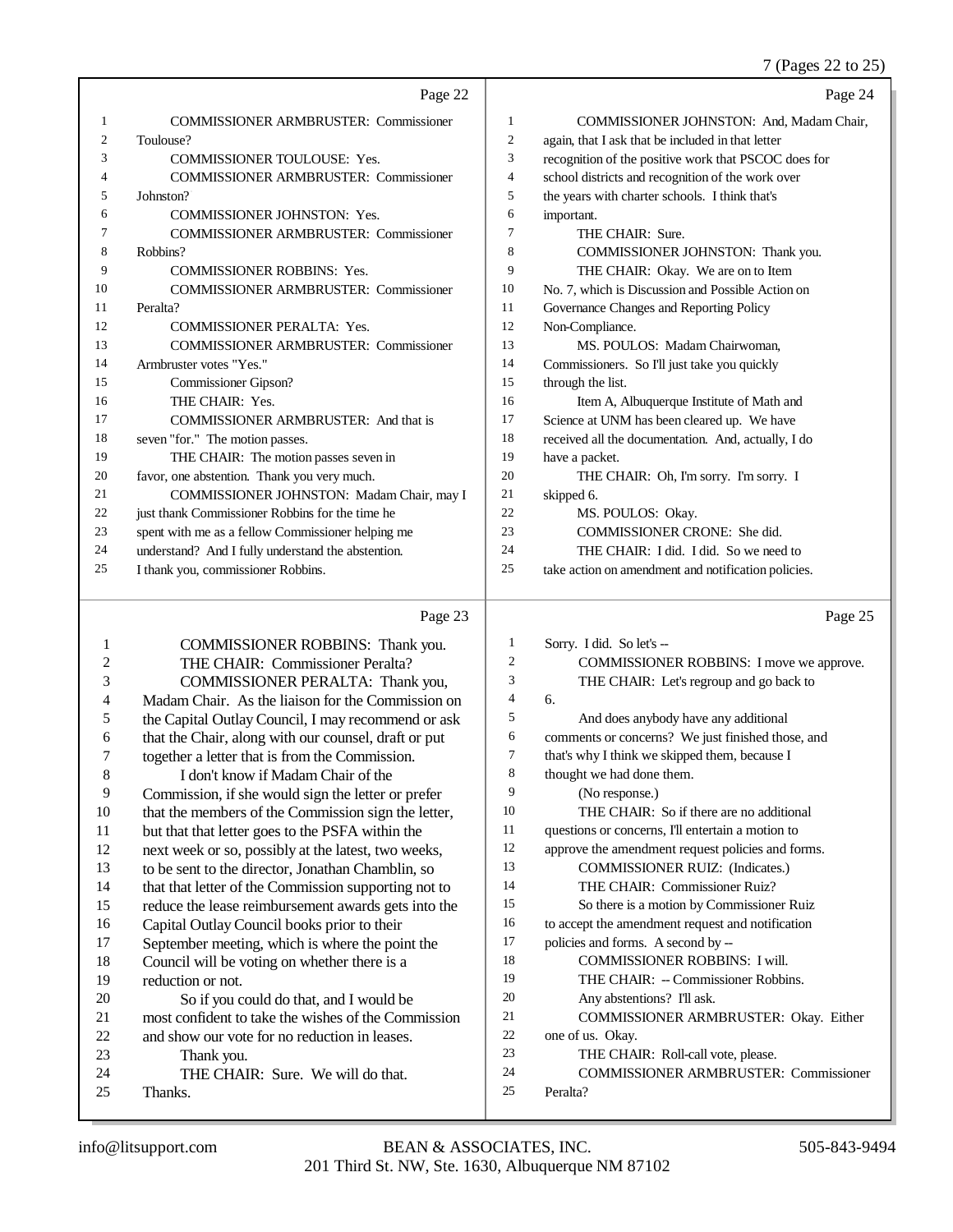# 8 (Pages 26 to 29)

|    | Page 26                                      |                | Page 28                                              |
|----|----------------------------------------------|----------------|------------------------------------------------------|
| 1  | <b>COMMISSIONER PERALTA: Yes.</b>            | 1              | complete documentation still for all those changes.  |
| 2  | <b>COMMISSIONER ARMBRUSTER: Commissioner</b> | $\overline{2}$ | MS. LAUREL PIERCE: Yes, yes. Sorry. I'm              |
| 3  | Crone?                                       | 3              | in a corner today.                                   |
| 4  | <b>COMMISSIONER CRONE: Yes.</b>              | 4              | Commissioners, we received most of the               |
| 5  | <b>COMMISSIONER ARMBRUSTER: Commissioner</b> | 5              | documentation from Roots & Wings at this point. I    |
| 6  | Toulouse?                                    | 6              | have been in contact with the school to get the      |
| 7  | <b>COMMISSIONER TOULOUSE: Yes.</b>           | 7              | final documentation that is available. Some of the   |
| 8  | <b>COMMISSIONER ARMBRUSTER: Commissioner</b> | 8              | documentation is from the past and can no longer be  |
| 9  | Gipson?                                      | 9              | obtained, because the members are no longer seated   |
| 10 | THE CHAIR: Yes.                              | 10             | on the board.                                        |
| 11 | <b>COMMISSIONER ARMBRUSTER: Commissioner</b> | 11             | THE CHAIR: Okay. Thanks.                             |
| 12 | Robbins?                                     | 12             | MS. POULOS: Then we did, this morning --             |
| 13 | <b>COMMISSIONER ROBBINS: Yes.</b>            | 13             | or late last night -- receive the documentation from |
| 14 | <b>COMMISSIONER ARMBRUSTER: Commissioner</b> | 14             | DEAP.                                                |
| 15 | Armbruster votes "Yes."                      | 15             | THE CHAIR: DEAP? Okay.                               |
| 16 | Commissioner Johnston?                       | 16             | MS. POULOS: So that one, we also don't               |
| 17 | <b>COMMISSIONER JOHNSTON: Yes.</b>           | 17             | have.                                                |
| 18 | <b>COMMISSIONER ARMBRUSTER: Commissioner</b> | 18             | THE CHAIR: All right. Thank you.                     |
| 19 | Ruiz?                                        | 19             | MS. POULOS: And, Madam Chairwoman, I did             |
| 20 | <b>COMMISSIONER RUIZ: Yes.</b>               | 20             | see someone from Roots & Wings who's in the          |
| 21 | COMMISSIONER ARMBRUSTER: It's eight to       | 2.1            | audience.                                            |
| 22 | zero.                                        | 22.            | THE CHAIR: Okay. This is a new face.                 |
| 23 | THE CHAIR: The motion passes, eight to       | 23             | MR. MARK RICHERT: New faces all the way              |
| 24 | zero. Thank you.                             | 24             | around for us.                                       |
| 25 | We are now on to Item 7, which is the        | 25             | THE CHAIR: Welcome.                                  |
|    |                                              |                |                                                      |

|    | Page 27                                             |    | Page 29                                              |
|----|-----------------------------------------------------|----|------------------------------------------------------|
| 1  | Governance Changes and Reporting Policy             | 1  | MR. MARK RICHERT: Thank you. I'm Mark                |
| 2  | Non-Compliance.                                     | 2  | Richert. I am the new director at Roots & Wings      |
| 3  | MS. POULOS: Madam Chairwoman,                       | 3  | Community School. This is my 12th day on the job.    |
| 4  | Commissioners. So I'm going to take you through     | 4  | On Friday the 13th, I received an e-mail             |
| 5  | each of the schools.                                | 5  | from Ms. Pierce notifying me of this situation. I    |
| 6  | The first one that has been resolved is             | 6  | called our governing council members and set them    |
| 7  | the Albuquerque Institute of Math and Science. I do | 7  | into action. They've been working very diligently    |
| 8  | have the full documentation here, which we can      | 8  | to resolve this issue.                               |
| 9  | include in next month's. But we have received all   | 9  | I went back and also reviewed the minutes            |
| 10 | the information, and there is no longer active      | 10 | from your last meeting, where I believe the former   |
| 11 | non-compliance.                                     | 11 | director was here for one item but was not present   |
| 12 | New America School-Las Cruces, those were           | 12 | for this particular issue. And that information      |
| 13 | resolved before we completed these packets; so we   | 13 | never got passed on.                                 |
| 14 | were able to update that. As you noted, you've      | 14 | So during that transitional period between           |
| 15 | removed Item C, and we will discuss that at a later | 15 | the outgoing director and me coming in on July the   |
| 16 | date.                                               | 16 | 2nd, there was a gap.                                |
| 17 | Turquoise Trail Community Charter School's          | 17 | I have a statement here from Erica Lannon,           |
| 18 | compliance concerns were also resolved prior to     | 18 | our council person, who is pursuing this issue, if I |
| 19 | completion of these packets.                        | 19 | may read it to you. She just sent it this morning.   |
| 20 | Roots & Wings Community School I believe            | 20 | THE CHAIR: Sure.                                     |
| 21 | is our only current non-compliance.                 | 21 | MR. MARK RICHERT: I'm discovering this               |
| 22 | MS. LAUREL PIERCE: Yes.                             | 22 | age where I need to split my glasses.                |
| 23 | MS. POULOS: And that's continuing from, I           | 23 | "Madam Chair, Commissioners, and PED                 |
| 24 | believe the prior month, where we have had four     | 24 | Staff: In an effort to clear up these problems, our  |
| 25 | resignations, three designations, and we don't have | 25 | board has spent much time in communication with      |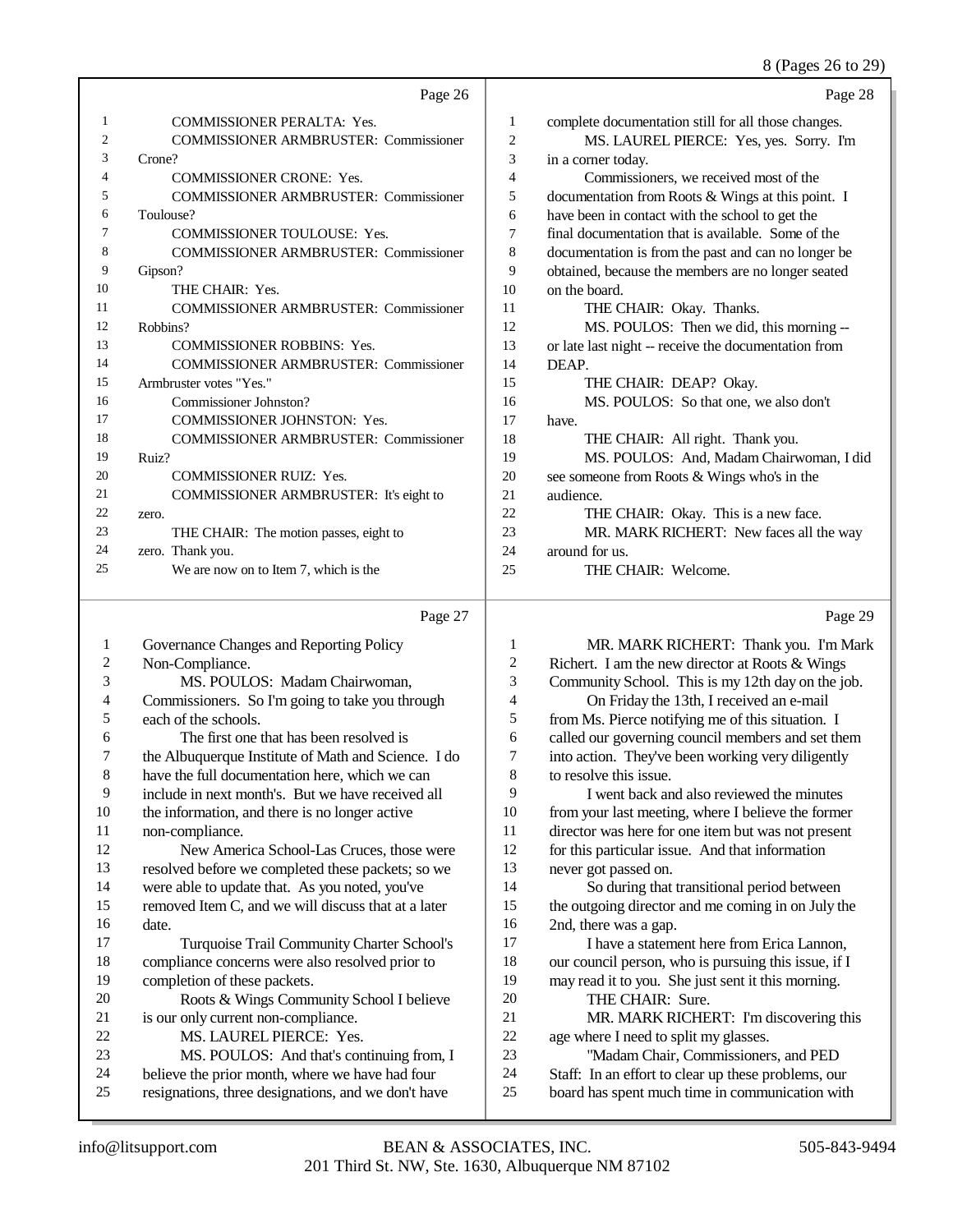## 9 (Pages 30 to 33)

|                         |                                                      |                         | $\sigma$ (1 ages 50 to 55                            |
|-------------------------|------------------------------------------------------|-------------------------|------------------------------------------------------|
|                         | Page 30                                              |                         | Page 32                                              |
| $\mathbf{1}$            | Laurel Pierce in the past week, and here we restate  | $\mathbf{1}$            | and defining what training is needed to strengthen   |
| $\sqrt{2}$              | what has been done.                                  | $\overline{c}$          | our individual members, our board, and our school on |
| 3                       | "To clear up Ms. Mayo's status, we have              | 3                       | the whole.                                           |
| $\overline{4}$          | submitted both the minutes that created the          | $\overline{\mathbf{4}}$ | "Both Ms. Mayo and Ms. Lewis are currently           |
| $\mathfrak s$           | confusion about her designation on 4/18/18, the      | 5                       | registered for the upcoming introductory training on |
| 6                       | minutes where she was actually designated on         | $\sqrt{6}$              | July 28th in Santa Fe. We appreciate the learning    |
| $\boldsymbol{7}$        | 6/25/18, and affidavits for Ms. Mayo and Ms. Lewis,  | 7                       | opportunity this process has offered and look        |
| $\,8\,$                 | who was designated at the same meeting. We have      | $\,8\,$                 | forward to continued development in our efforts to   |
| $\overline{9}$          | submitted resignation letters for both Mr. Karvis    | 9                       | serve as a high-functioning board.                   |
| 10                      | and Mr. Abt's minutes, reflecting Mr. Abt's          | 10                      | "Thank you. Erica Lannon. Roots & Wings              |
| 11                      | resignation, and a change form that brings us up to  | 11                      | Community School Governing Council."                 |
| 12                      | date.                                                | 12                      | THE CHAIR: Thank you. And welcome                    |
| 13                      | "We apologize that we do not have minutes            | 13                      | aboard.                                              |
| 14                      | to reflect Mr. Karvis's resignation. Frankly, it     | 14                      | MR. MARK RICHERT: Thank you.                         |
| 15                      | was clear that he could not commit his time to being | 15                      | THE CHAIR: It's kind of trial by fire.               |
| 16                      | on the board, as evidenced by his repetitive         | 16                      | MR. MARK RICHERT: I am understanding                 |
| 17                      | absences for meetings.                               | 17                      | that.                                                |
| 18                      | "Since Ms. Mayo and Ms. Lewis were                   | 18                      | THE CHAIR: So -- and we appreciate the               |
| 19                      | designated on June 25th, we understand that our      | 19                      | diligence to this. So --                             |
| 20                      | obligation for reporting the most recent changes is  | 20                      | MR. MARK RICHERT: Thank you.                         |
| $21\,$                  | due no later than July 25th. We believe all that is  | 21                      | THE CHAIR: -- good luck in the upcoming              |
| 22                      | left notification-wise is to submit the Statement of | $22\,$                  | school year.                                         |
| 23                      | Governing Body to Consult with PED form. Since we    | 23                      | MR. MARK RICHERT: Thank you so much.                 |
| 24                      | have our regular meeting this evening" -- which      | 24                      | THE CHAIR: Thanks.                                   |
| 25                      | will be a robust conversation, my insertion there -- | 25                      | I have a quick -- do you have anything               |
|                         |                                                      |                         |                                                      |
|                         | Page 31                                              |                         | Page 33                                              |
| 1                       | "we will be able to sign at that time and submit     | 1                       | else?                                                |
| $\boldsymbol{2}$        | the form before the July 25th deadline.              | $\overline{c}$          | MS. POULOS: (Indicates.)                             |
| 3                       | "Regarding clerical errors, our secretary            | 3                       | THE CHAIR: Okay. I don't have a lot with             |
| $\overline{\mathbf{4}}$ | has made a number of clerical errors that this       | $\overline{\mathbf{4}}$ | my report. I think since we've last met, a number    |
| 5                       | investigation has brought to light, things such as   | 5                       | of us attended the charter school conference. So it  |
| $\sqrt{6}$              | Special Emergency Meeting, an incorrect date for     | 6                       | was well-attended. It was almost all good            |
| $\boldsymbol{7}$        | Friday, May 24th, minutes -- it was Friday, the      | $\tau$                  | conversation.                                        |
| $\,8\,$                 | 25th -- and, of course the voting confusion.         | $\,8\,$                 | So I appreciate all the work that PED and            |
| 9                       | "We are aware that no members should vote            | 9                       | CSD did to help put that on and everyone that came   |
| 10                      | before receiving training, but she thought 'All in   | $10\,$                  | and participated. I think it's always a great        |
| 11                      | favor' would mean to include only those who were     | 11                      | opportunity to be able to simply have the charter    |
| 12                      | eligible to vote. We now realize Ms. Mayo should     | 12                      | schools be able to network with each other, because  |
| 13                      | have been stated as 'abstained.'                     | 13                      | it's something that we don't do enough of. And I     |

 "We do have an agenda this evening for the points that Ms. Pierce mentioned in the next steps. We will review the board policies and procedures regarding board membership to ensure members are designated timely, and the board maintains the minimum required membership of five, review training requirements, as listed in 6.80.5 NMAC for new and continuing board members to make sure all

- requirements are met timely.
- "We also have an all-day board retreat
- scheduled tomorrow where we will be reviewing roles,
- responsibilities, procedures, and accountability,
- it's something that we don't do enough of. And I 14 think it's also important for us to be able to just have that casual, nice conversation with schools and 16 not because they're up here in front of us.<br>17 So it's always important to have the So it's always important to have those 18 opportunities as well, and I appreciate all of that.<br>19 We had contract negotiations -- we had We had contract negotiations -- we had

20 mission-specific negotiations with three schools<br>21 this past Monday and Tuesday. We had a number 21 this past Monday and Tuesday. We had a number of<br>22 schools that initially indicated that they were 22 schools that initially indicated that they were<br>23 interested in doing it. Unfortunately, with the 23 interested in doing it. Unfortunately, with the<br>24 lease reimbursement applications as they were 24 lease reimbursement applications as they were<br>25 rolling out, we had a real time crunch this year. rolling out, we had a real time crunch this year.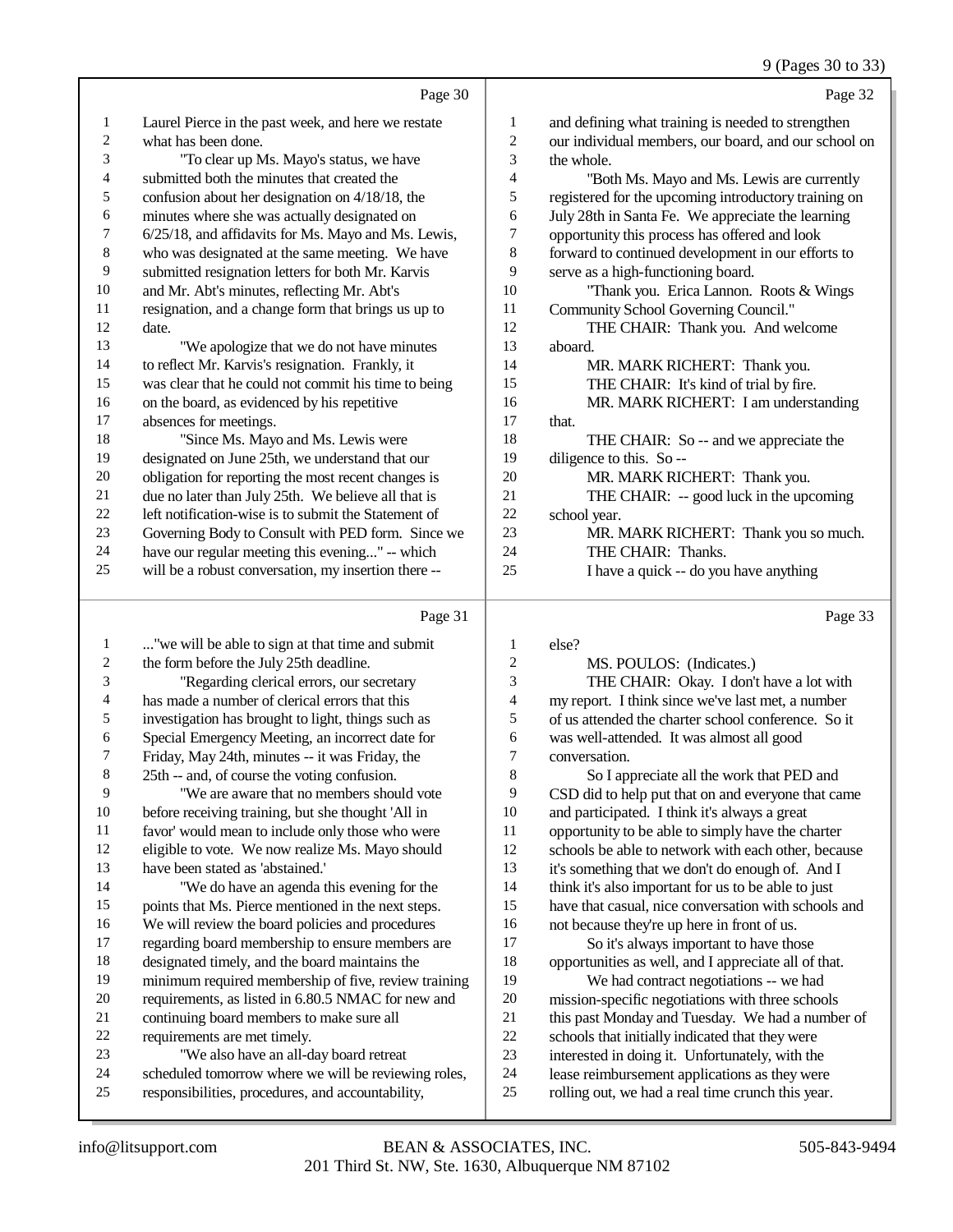10 (Pages 34 to 37)

|                          |                                                                                                        |                  | $10$ (rages $34$ to $37$                                                                               |
|--------------------------|--------------------------------------------------------------------------------------------------------|------------------|--------------------------------------------------------------------------------------------------------|
|                          | Page 34                                                                                                |                  | Page 36                                                                                                |
| 1                        | And as you remember, we did 15 schools in                                                              | $\mathbf{1}$     | It's a significant portion of our                                                                      |
| $\sqrt{2}$               | four days to get the contract negotiations done.                                                       | $\boldsymbol{2}$ | charters. And I think you'll find that some of the                                                     |
| 3                        | Because the lease reimbursement had to be completed,                                                   | 3                | conversations that they have that come out of them                                                     |
| $\overline{\mathcal{L}}$ | we held off on the mission-specific goals until                                                        | $\overline{4}$   | will leave them more prepared for meeting their                                                        |
| 5                        | after that, so that we could get all those initial                                                     | 5                | goals in their charter contract.                                                                       |
| 6                        | negotiations done.                                                                                     | 6                | It was an interesting thing, at the                                                                    |
| 7                        | It was not great timing for those                                                                      | $\boldsymbol{7}$ | initial conference, you know, as they were talking                                                     |
| $\,$ 8 $\,$              | mission-specific goals, because a lot of the schools                                                   | 8                | about the goals that you set at a district school                                                      |
| 9                        | only had the head administrator around. Staff is                                                       | 9                | and the charter is, like, "I got mine right here in                                                    |
| $10\,$                   | not around; there's not a lot of conversation that                                                     | 10               | the contract." It was pretty neat. It actually                                                         |
| 11                       | can go on about that. So a number of schools                                                           | 11               | broke down some barriers between the district                                                          |
| 12                       | decided not to do it this time around.                                                                 | 12               | schools and the charters, which I also think is                                                        |
| 13                       | We had three that decided they would come                                                              | 13               | important for our movement for people to really                                                        |
| 14                       | for the negotiations. One decided at the meeting                                                       | 14               | understand both sides.                                                                                 |
| 15                       | that it just wasn't -- they weren't quite ready                                                        | 15               | Secondly, we are supporting a cohort of                                                                |
| 16                       | enough yet.                                                                                            | 16               | brand new teachers that are teaching in charter                                                        |
| 17                       | So we have two schools. And I think it --                                                              | 17               | schools to get where they call a SEIT. It's a                                                          |
| 18                       | it'll be nice to be able to watch and see how they                                                     | 18               | training for first-year teachers that's run out of                                                     |
| 19                       | are able to be -- because they truly are                                                               | 19               | CES. So we'll have a cohort between 17 and 20                                                          |
| $20\,$                   | mission-specific goals. And that was the purpose,                                                      | 20               | first-year teachers at charter schools that just                                                       |
| $21\,$                   | so that they can show us and show community and                                                        | 21               | really helps them with some of those first-year                                                        |
| $22\,$                   | their staff that they are absolutely fulfilling                                                        | 22               | competencies for teachers.                                                                             |
| 23                       | their mission.                                                                                         | 23               | So just a couple of things we're able to                                                               |
| 24                       | So Commissioner Robbins and Commissioner                                                               | 24               | support. We're going to start engaging on                                                              |
| 25                       | Johnston and Commissioner Peralta and myself                                                           | 25               | Legislative Session items soon. It's hard to                                                           |
|                          |                                                                                                        |                  |                                                                                                        |
|                          |                                                                                                        |                  |                                                                                                        |
|                          | Page 35                                                                                                |                  | Page 37                                                                                                |
| $\mathbf{1}$             | participated in those. So I appreciate the time and                                                    | 1                | believe that first school is starting in a couple of                                                   |
| $\overline{\mathbf{c}}$  | effort that went into that. And we're going off to                                                     | $\overline{2}$   | weeks, and then Session is going. But giving you an                                                    |
| 3                        | the LESC shortly; so it's -- we have a fun-packed                                                      | 3                | update on that work that we do.                                                                        |
| $\overline{\mathcal{L}}$ | day scheduled.                                                                                         | $\overline{4}$   | Thanks, Madam Chair.                                                                                   |
| 5                        | So it's -- moving on, Matt, do you have                                                                | 5                | THE CHAIR: Thank you. And I know we also                                                               |
| 6                        | anything else you want to --                                                                           | 6<br>$\tau$      | had a conversation with Martica about setting up                                                       |
| 7                        | MR. MATT PAHL: Just real quick.                                                                        |                  | training, so that the charters are, you know,                                                          |
| $\,8\,$                  | Three things:                                                                                          | $\,8\,$          | well-versed in what they have to -- what they have                                                     |
| 9                        | One, first, thank you for your vote on                                                                 | 9<br>10          | to do with the charter application and hopefully                                                       |
| 10                       | lease assistance. It's really important to the                                                         | 11               | moving forward anything that we can do to facilitate                                                   |
| 11                       | schools. And as you heard, it would have                                                               | 12               | that conversation also with folks like Steve<br>Salzmann so that the charters are better educated      |
| 12<br>13                 | significant impact.                                                                                    | 13               |                                                                                                        |
| 14                       | The second, again, just to connect back to                                                             | 14               | and prepared when they go into either their initial<br>lease negotiations or any renegotiation of that |
| 15                       | Commissioner Toulouse's comments on some of the<br>support that the Coalition can provide, I think you | 15               | lease. I think that's really important.                                                                |
| 16                       | see the advocacy side a little more than the                                                           | 16               | MR. MATT PAHL: Yeah. Thank you for that.                                                               |
| 17                       | support. I just wanted to update you on some of the                                                    | 17               | MS. FRIEDMAN: Madam Chair, I'd like to --                                                              |
| 18                       | work we're doing there.                                                                                | 18               | I'd like to just mention that Commissioners can give                                                   |
| 19                       | We have sponsored three schools to join                                                                | 19               | me their orange folders tomorrow at the meeting, and                                                   |
| $20\,$                   | the Principals Pursuing Excellence program, and --                                                     | 20               | that there is that emergency meeting set for 1:30                                                      |
| 21                       | which is run out of the PED here. We're paying for                                                     | 21               | tomorrow afternoon.                                                                                    |
| $22\,$                   | their fees, and that allowed them to be able to --                                                     | 22               | THE CHAIR: Correct. Right.                                                                             |
| 23                       | to join up there. That brings the cohort up to                                                         | 23               | COMMISSIONER ARMBRUSTER: Where we will                                                                 |
| $24\,$<br>$25\,$         | eight schools that are going through that program<br>right now.                                        | 24<br>25         | already be.<br>THE CHAIR: Yes, yes.                                                                    |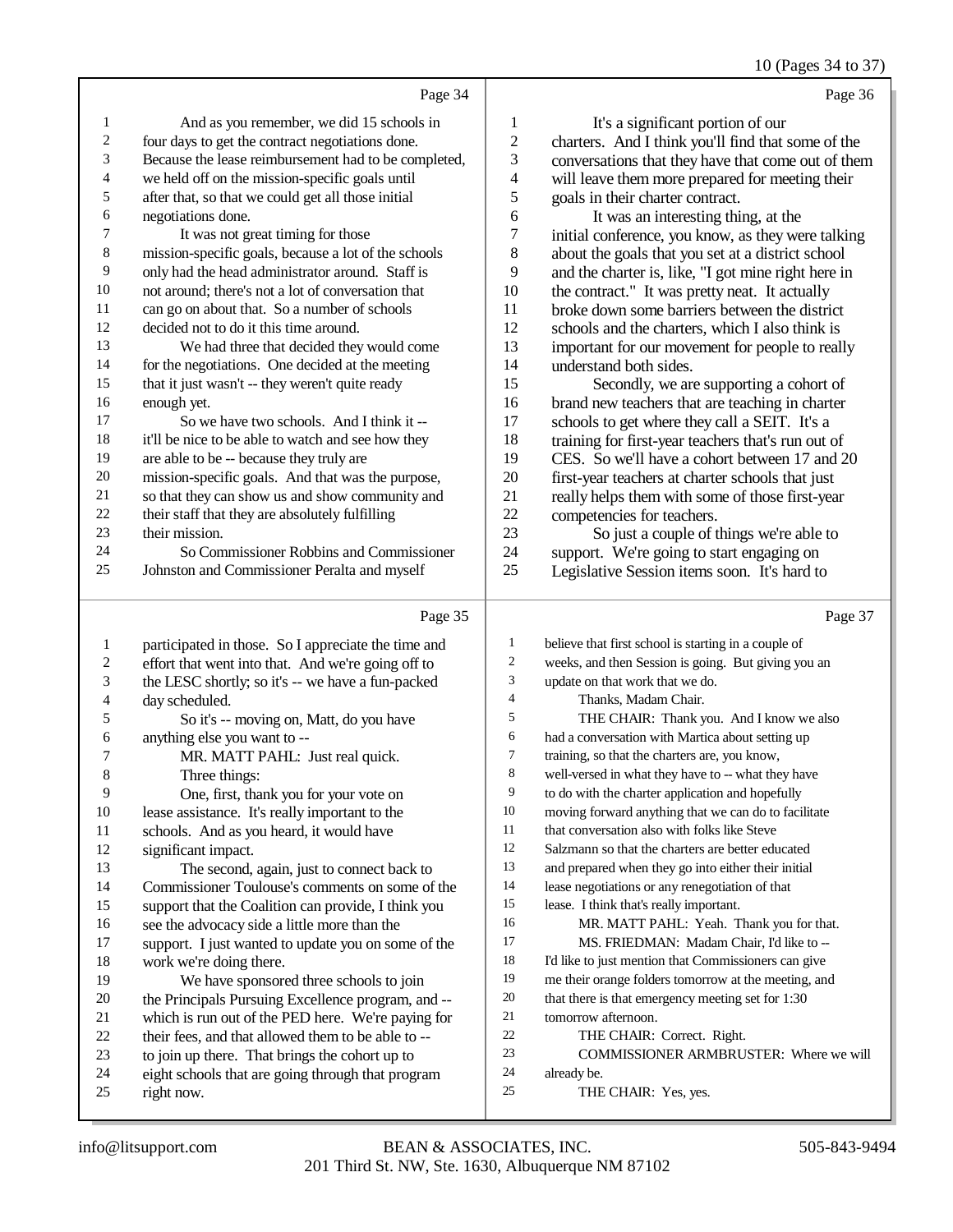11 (Pages 38 to 41)

|                | Page 38                                              |                | Page 40                                              |
|----------------|------------------------------------------------------|----------------|------------------------------------------------------|
| 1              | COMMISSIONER JOHNSTON: Madam Chair, may I            | $\mathbf{1}$   | THE CHAIR: Commissioner Robbins?                     |
| $\overline{c}$ | ask Mr. Pahl not to leave before our comments are    | $\overline{2}$ | COMMISSIONER ROBBINS: I'll just second               |
| 3              | over. I just had something I wanted to say, and I    | 3              | what Commissioner Johnston said about the input and  |
| 4              | wanted him to hear it; so -- so --                   | $\overline{4}$ | the preparation that CES did, and the staff --       |
| 5              | THE CHAIR: Okay. Sure.                               | 5              | CED -- excuse me.                                    |
| 6              | COMMISSIONER JOHNSTON: Sorry. But I                  | 6              | THE CHAIR: CSD.                                      |
| 7              | needed to stop you.                                  | $\overline{7}$ | COMMISSIONER ROBBINS: CSD. Get our                   |
| 8              | MR. MATT PAHL: That's okay.                          | 8              | acronym right here. But I do appreciate all the      |
| 9              | THE CHAIR: Okay. We're on to PEC                     | 9              | preparation they did, getting the materials to us so |
| 10             | Comments.                                            | 10             | we could review that and everything. I also learned  |
| 11             | Matt, do you have to book it out of here?            | 11             | quite a bit in the exchanges that we had with the    |
| 12             | Because I'll let Commissioner Johnston go first.     | 12             | charter schools.                                     |
| 13             | MR. MATT PAHL: I'm 45 minutes late for a             | 13             | So that's all I have.                                |
| 14             | meeting.                                             | 14             | THE CHAIR: Thanks.                                   |
| 15             | COMMISSIONER JOHNSTON: Thank you,                    | 15             | <b>Commissioner Toulouse?</b>                        |
| 16             | Madam Chair.                                         | 16             | COMMISSIONER TOULOUSE: Madam Chair, just             |
| 17             | I, too, really enjoyed and appreciate -- I           | 17             | briefly. I attended the LESC meeting in Aztec. And   |
| 18             | learned from the contract negotiations -- or the     | 18             | it had a lot to do with school security. And I was   |
| 19             | amendment negotiations.                              | 19             | interested, knowing that part of the state well -- I |
| 20             | THE CHAIR: Whatever.                                 | 20             | had relatives up there many years -- I had sort of   |
| 21             | COMMISSIONER JOHNSTON: My vocabulary --              | 21             | assumed that that would be one of the areas that     |
| 22             | the last two days. I would like to applaud the work  | 22             | wanted to arm their teachers.                        |
| 23             | of the Charter School Division and Ms. Poulos,       | 23             | But the superintendents from Bloomfield,             |
| 24             | because they were able to take ideas that people had | 24             | Aztec, and Farmington all insisted that was the last |
| 25             | put together on a short time frame and simplify and  | 25             | thing they wanted to do. They do want armed          |
|                |                                                      |                |                                                      |
|                | Page 39                                              |                | Page 41                                              |
| 1              | clarify and make them quantifiable. And that, to     | 1              | security guards; but they also wanted them to be     |
| 2              | me, was a huge step, that we were able to assist     | $\mathfrak{2}$ | retired law enforcement officials, not just somebody |
| 3              | some of these heads of schools with clarity of goals | 3              | hired from a security force. So that pleased me.     |
| 4              | that they will be the ones that will have to put in  | $\overline{4}$ | There were several presentations there               |
| 5              | place.                                               | 5              | that were interesting to me on, for instance, what   |

I was real pleased, Mr. Pahl, that you --

- that you brought up CES. I greatly respect ACES.
- But while we were at the CES building, I ran into a

long-time colleague, Gary Tripp, who is now the

Director of Human Resources and does teacher and

 administrator training now for -- for CES. So the services that charter schools can

receive through CES. Mr. Tripp even said to me that

- as a part of what they offer to schools, they offer
- eight days of professional development training
- free, at no charge. So both ACES and CES, because Max Luft knows them all. But I just wanted to tell you that
- I'm so glad that you're utilizing both.

So thank you.

- 21 I appreciate that, Madam Chair. COMMISSIONER ARMBRUSTER: Run, run.
- THE CHAIR: You're late.
- COMMISSIONER JOHNSTON: Thanks for waiting.
- that were interesting to me on, for instance, what San Juan College is doing with programs with teaching with the schools there that I think, down the road, some of our community colleges might want to look at, working with our charter schools as well as -- whatever. 11 I also think that there's a very interesting presentation from the New Mexico -- or from UNM Medical School, where they now are doing medical consultation with the software system they developed all over the world. And they are now bringing that system into the education system so that they can -- they offer it to different school districts and all where it can be coordinated. You can do all kinds of getting experts from all over the country in to deal with you in your system. And it's something I think would be an interesting presentation to get to this Commission at some point down the road. I know we're busy for months. But maybe in the spring sometime, you could get the doctor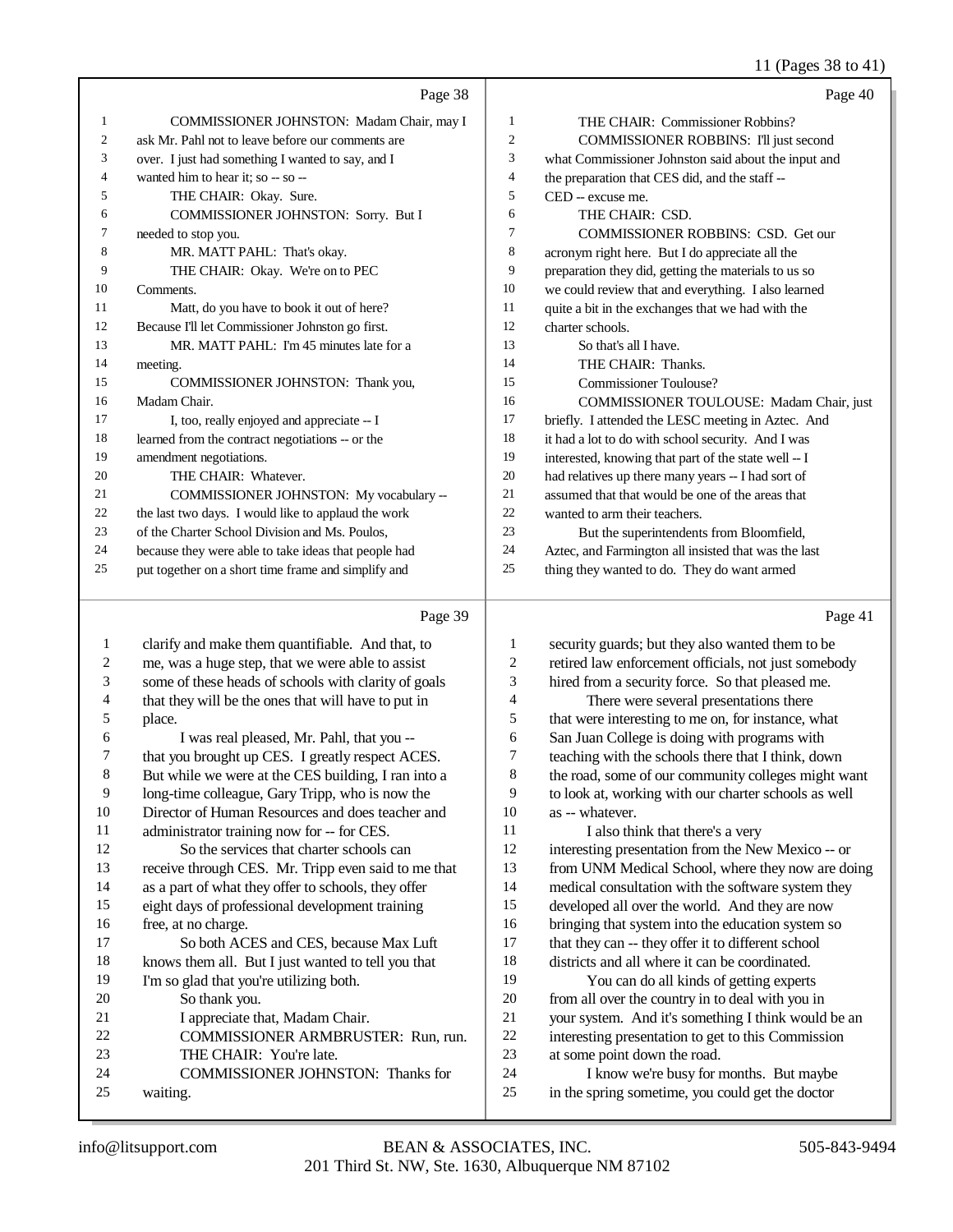2 (Pages  $42$  to  $45$ )

|                  |                                                      |                | 12 (Pages 42 to 43)                                  |
|------------------|------------------------------------------------------|----------------|------------------------------------------------------|
|                  | Page 42                                              |                | Page 44                                              |
| $\mathbf{1}$     | from the medical school to do it; because it was     | $\mathbf{1}$   | for charters -- and I'm -- I might see Matt later at |
| $\mathfrak{2}$   | fascinating what they started with just a few        | $\overline{c}$ | the LESC, to say, "Hey, let's -- let's work together |
| 3                | New Mexico clinics, and it expanded to other states, | 3              | and have, you know, a meeting so that                |
| $\overline{4}$   | and now it's international.                          | $\overline{4}$ | representatives from the charter schools can also be |
| 5                | So that was the extent of Aztec. It was              | 5              | there and get -- so it's not just secondhand         |
| 6                | very pleasant weather up there at that point. It     | 6              | information that's going to them."                   |
| $\tau$           | had gone from being hot to being cool, and it just   | $\overline{7}$ | So that might be -- so let's -- you know,            |
| $\boldsymbol{8}$ | rained. So it was much better than if it been the    | $\,$ 8 $\,$    | let's talk about that, because I think it is         |
| 9                | week before that.                                    | 9              | absolutely an important -- and what's the date of    |
| 10               | Thank you very much.                                 | 10             | the NMPSIA meeting?                                  |
| 11               | THE CHAIR: Commissioner Peralta?                     | 11             | COMMISSIONER CRONE: The 28th.                        |
| 12               | COMMISSIONER PERALTA: I have no comments,            | 12             | THE CHAIR: Of July?                                  |
| 13               | Madam Chair.                                         | 13             | COMMISSIONER CRONE: Yes.                             |
| 14               | THE CHAIR: And those of us that were at              | 14             | THE CHAIR: Okay. All right. Thank you.               |
| 15               | the School Law Conference had the opportunity to     | 15             | I appreciate it.                                     |
| 16               | hear the superintendent from Aztec speak and talk    | 16             | COMMISSIONER CRONE: Yeah. I didn't give              |
| 17               | about the unfortunate events and the unspeakable     | 17             | contact information to him. So he'll have the        |
| 18               | events that took place there. So it's -- you know,   | 18             | opportunity to invite people, I'm sure.              |
| 19               | without a doubt -- and the whole conference was      | 19             | THE CHAIR: To that July 28th meeting?                |
| 20               | about school safety.                                 | 20             | COMMISSIONER CRONE: No, no. We'll just               |
| 21               | So it's -- it's a fabric of our life right           | 21             | be doing business at the 28th meeting. But the       |
| 22               | now. So we have to keep moving on.                   | 22             | public is welcome to those meetings. And there is    |
| 23               | <b>Commissioner Armbruster?</b>                      | 23             | $a -$                                                |
| 24               | <b>COMMISSIONER ARMBRUSTER: No comments.</b>         | 24             | THE CHAIR: Kind of like ours.                        |
| 25               | THE CHAIR: You're done?                              | 25             | COMMISSIONER CRONE: You don't have to                |
|                  |                                                      |                |                                                      |
|                  | Page 43                                              |                | Page 45                                              |
| 1                | COMMISSIONER JOHNSTON: I'm done.                     | 1              | sign in in ours. You just raise your hand.           |
| $\overline{c}$   | THE CHAIR: Commissioner Ruiz?                        | $\overline{2}$ | THE CHAIR: Okay. Thanks.                             |
| 3                | <b>Commissioner Crone?</b>                           | 3              | COMMISSIONER ARMBRUSTER: July 28th?                  |
| 4                | COMMISSIONER CRONE: Yes. I put out the               | $\overline{4}$ | THE CHAIR: At Buffalo Thunder.                       |
| 5                | idea earlier that we might get a presentation by the | 5              | COMMISSIONER CRONE: Buffalo Thunder,                 |
| 6                | Sandy Hook. I believe NMPSIA was part of that        | 6              | yeah.                                                |
| $\boldsymbol{7}$ | meeting, or some of our vendors were part of that    | $\overline{7}$ | THE CHAIR: Okay. Do I have a motion to               |
| 8                | meeting in Aztec.                                    | 8              | adjourn?                                             |
| 9                | With consent, we're having a NMPSIA                  | 9              | COMMISSIONER TOULOUSE: So move.                      |
| 10               | meeting on the 28th --                               | 10             | COMMISSIONER RUIZ: Second.                           |
| 11               | COMMISSIONER RUIZ: Uh-huh.                           | 11             | THE CHAIR: All in favor?                             |
| 12               | <b>COMMISSIONER CRONE: -- at Buffalo</b>             | 12             | (Commissioners so indicate.)                         |

- THE CHAIR: Anyone opposed?
- (No response.)
- 15 THE CHAIR: So moved.
- (Proceedings in recess at 12:06 p.m.)
- could ask the director, who's retiring by the way, Sandy Quintana. THE CHAIR: Oh, that's right. 18 COMMISSIONER CRONE: If -- I'm sure they'll be interested in giving a short presentation to the Commission at a future meeting. THE CHAIR: Sure. And I certainly would appreciate that. But I'm also looking at a bigger picture, that maybe it's an important -- if that is something that really has that kind of value, maybe it's something that we have to open an opportunity

13 Thunder. So if you're in the neighborhood -- if you're at the Casino, come on to the meeting. But I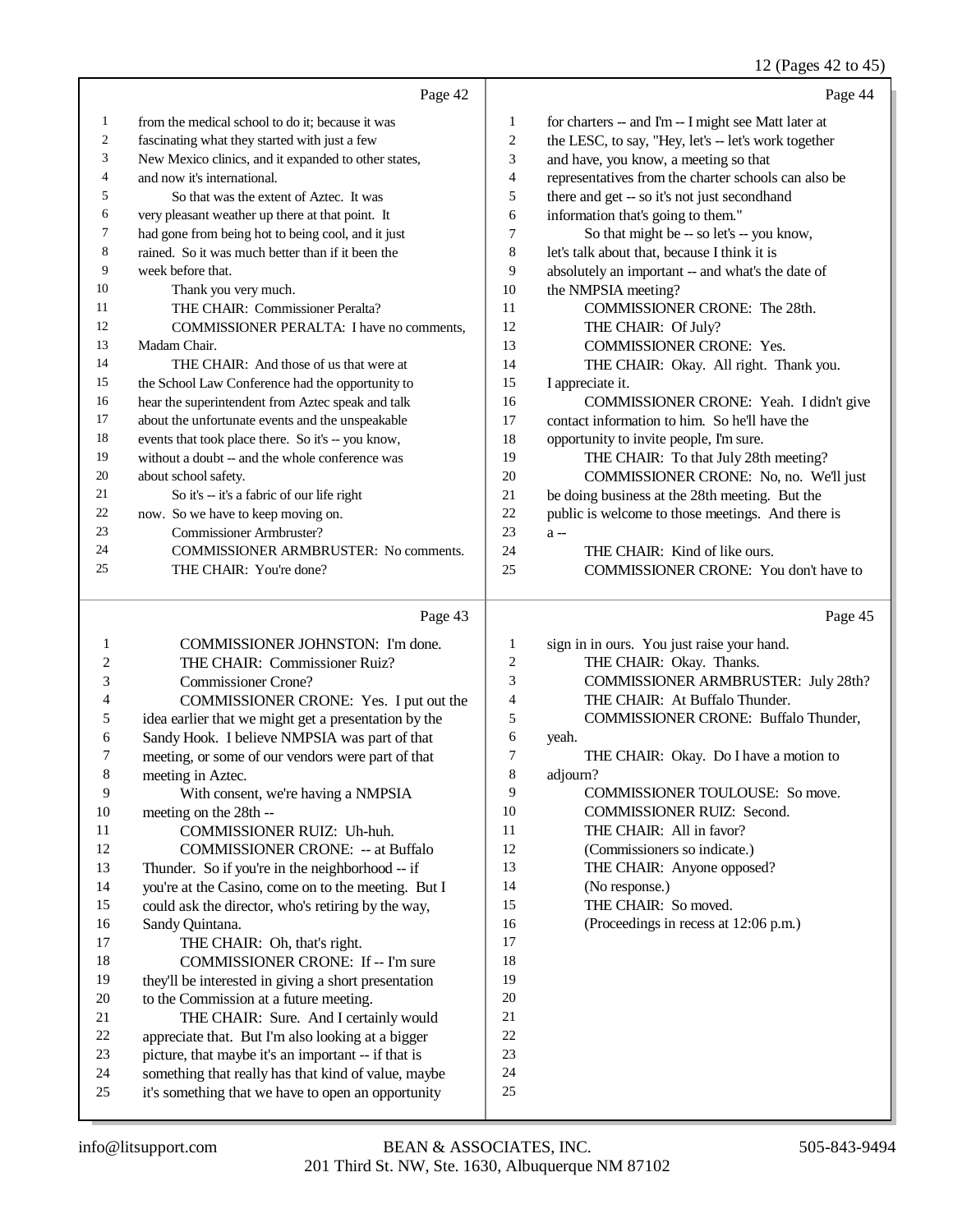|                  | Page 46                                               |  |
|------------------|-------------------------------------------------------|--|
| 1                | BEFORE THE PUBLIC EDUCATION COMMISSION                |  |
| $\boldsymbol{2}$ | <b>STATE OF NEW MEXICO</b>                            |  |
| 3                |                                                       |  |
| 4                |                                                       |  |
| 5                | REPORTER'S CERTIFICATE                                |  |
| 6                | I, Cynthia C. Chapman, RMR, CCR #219, Certified       |  |
| 7                | Court Reporter in the State of New Mexico, do hereby  |  |
| 8                | certify that the foregoing pages constitute a true    |  |
| 9                | transcript of proceedings had before the said         |  |
| 10               | NEW MEXICO PUBLIC EDUCATION COMMISSION, held in the   |  |
| 11               | State of New Mexico, County of Santa Fe, in the       |  |
| 12               | matter therein stated.                                |  |
| 13               | In testimony whereof, I have hereunto set my          |  |
| 14               | hand on July 30, 2018.                                |  |
| 15<br>16         |                                                       |  |
| 17               |                                                       |  |
|                  | Cynthia C. Chapman, RMR-CRR, NM CCR #219              |  |
| 18               | BEAN & ASSOCIATES, INC.                               |  |
|                  | 201 Third Street, NW, Suite 1630                      |  |
| 19               | Albuquerque, New Mexico 87102                         |  |
| 20               |                                                       |  |
| 21               |                                                       |  |
| 22               |                                                       |  |
| 23               |                                                       |  |
| 24<br>25         | Job No.: 699N                                         |  |
|                  |                                                       |  |
|                  |                                                       |  |
|                  |                                                       |  |
|                  | Page 47                                               |  |
| 1                | <b>RECEIPT</b>                                        |  |
| 2                | JOB NUMBER: 699N CC Date: 7/18/18                     |  |
| 3                | PROCEEDINGS: OPEN PUBLIC MEETING                      |  |
| 4                | IN RE: NMPEC<br>*************************             |  |
| 5                |                                                       |  |
| 6                | ATTORNEY: MS. BEVERLY FRIEDMAN, NMPED                 |  |
| 7<br>8           | DOCUMENT: Transcript / Exhibits / Disks / Other       |  |
| 9                | DATE DELIVERED:<br>DEL'D BY:                          |  |
| 10               | $RECD BY:$ TIME:<br>***************************       |  |
| 11               | ATTORNEY:                                             |  |
| 12               | DOCUMENT: Transcript / Exhibits / Disks / Other _____ |  |
| 13               | DATE DELIVERED: ________________ DEL'D BY: __________ |  |
| 14               |                                                       |  |
| 15               | **************************                            |  |
| 16               | <b>ATTORNEY:</b>                                      |  |
| 17               | DOCUMENT: Transcript / Exhibits / Disks / Other       |  |
| 18               | DATE DELIVERED: ________________ DEL'D BY: __________ |  |
| 19               |                                                       |  |
| 20               | ***************************                           |  |
| 21               | ATTORNEY:                                             |  |
| 22               | DOCUMENT: Transcript / Exhibits / Disks / Other       |  |
| 23               | DATE DELIVERED: _______________ DEL'D BY: __________  |  |
| 24<br>25         |                                                       |  |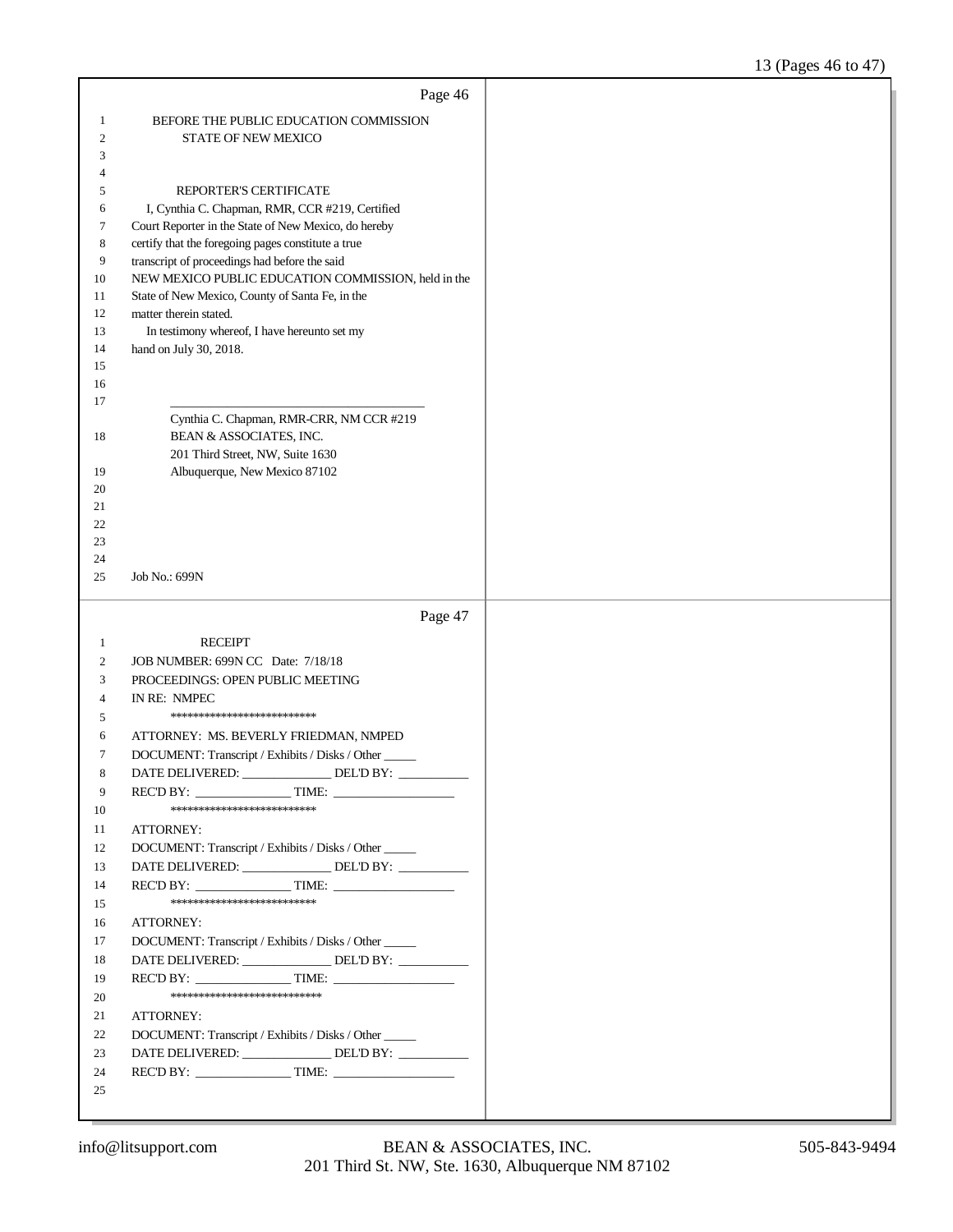| $\mathbf A$                        | amazing $17:17,18$                       | awfully 13:11                            |
|------------------------------------|------------------------------------------|------------------------------------------|
| a.m 1:11 4:3                       | amendment 3:11 24:25 25:12,16            | Aztec 40:17,24 42:5,16 43:8              |
| able 12:21 14:11 19:25 27:14       | 38:19                                    |                                          |
| 31:1 33:11, 12, 14 34:18, 19       | America 27:12                            | B                                        |
| 35:22 36:23 38:24 39:2             | <b>AMI</b> 2:10                          | back 12:4 18:10 19:4 25:3 29:9           |
| aboard $32:13$                     | amount $15:15$                           | 35:13                                    |
| absences 30:17                     | <b>ANN</b> 2:4                           | barriers 36:11                           |
| absent 8:19                        | anybody 10:19 18:14 25:5                 | <b>base</b> 19:15,15                     |
| absolute 11:12                     | anyway $13:19$                           | <b>Bean</b> 1:19 46:18                   |
| absolutely 19:1 34:22 44:9         | Apodaca 1:12                             | beginning 18:18                          |
| abstain 20:22 21:1,21              | apologize 30:13                          | <b>believe</b> 6:19 9:11 11:13,19 27:20  |
| abstained.' 31:13                  | apparently 15:7                          | 27:24 29:10 30:21 37:1 43:6              |
| abstention 22:20,24                | applaud 38:22                            | <b>bend</b> 11:18                        |
| abstentions 21:20 25:20            | application 37:9                         | <b>best</b> 17:24                        |
| Abt's 30:10,10                     | applications 33:24                       | <b>bets</b> 14:19                        |
| academic 17:18                     | appreciate 32:6,18 33:8,18 35:1          | <b>better</b> 8:24 19:25 20:2 37:12 42:8 |
| accept 25:16                       | 38:17 39:21 40:8 43:22 44:15             | <b>BEVERLY</b> 2:11 47:6                 |
| access 17:10                       | approval 3:6 6:2 7:12                    | $big$ 16:11                              |
| accountability 19:5 31:25          | approve $25:2,12$                        | bigger $43:22$                           |
| accountable 19:8 20:1              | areas 14:9 40:21                         | <b>bill</b> 16:9,11                      |
| accounting 19:12                   | $arm\,40:22$                             | bit 19:18 40:11                          |
| accurate 9:12                      | <b>Armbruster</b> 2:4 4:4,6,9,12,13,17   | <b>Bloomfield 40:23</b>                  |
| ACES 10:2 39:7,17                  | 4:20,23 5:1,9 14:24,25 15:24             | board 10:15 28:10 29:25 30:16            |
| acronym 40:8                       | 21:2,5,11,12,19,23 22:1,4,7,10           | 31:16, 17, 18, 21, 23 32:2, 9            |
| action 3:9, 10, 12 7:25 24:10, 25  | 22:13, 14, 17 25:21, 24 26:2, 5, 8       | <b>Body</b> 30:23<br><b>book 38:11</b>   |
| 29:7                               | 26:11, 14, 15, 18, 21 37: 23 39: 22      |                                          |
| <b>active 27:10</b>                | 42:23,24 45:3                            | books 16:24 23:16<br>border 5:13         |
| <b>addition</b> 9:24 17:24         | armed 40:25                              | brand 12:6 16:11 36:16                   |
| additional 8:3,4 9:25 25:5,10      | arrangement 9:10                         | briefly $40:17$                          |
| addresses 17:11                    | arts 11:18                               | bright $11:17$                           |
| adjourn 3:16 45:8                  | asking $6:3$                             | bring 4:1 16:8,14                        |
| administrator 34:9 39:11           | asset 13:21 14:6                         | <b>bringing</b> 15:16 41:16              |
| advocacy 35:16                     | assist 39:2                              | <b>brings</b> 30:11 35:23                |
| advocate 10:12 17:24               | assistance 8:21 17:23 18:16 19:9         | <b>broke</b> 36:11                       |
| affidavits 30:7                    | 35:10                                    | broken 9:17                              |
| after-the-fact 12:22               | <b>Associates</b> 1:19 46:18             | brought 31:5 39:7                        |
| afternoon 37:21                    | assumed 40:21                            | <b>budget</b> 10:20,25 12:24 13:3        |
| age 29:22                          | asylum $5:14$<br><b>Attachments 3:19</b> | 18:11,11,19,22 19:15,19 20:6             |
| agenda 3:6,8 6:2,3 7:7,9,12 31:14  | attended 33:5 40:17                      | budgeting 18:21                          |
| ago 6:22 10:15 13:23               | <b>ATTORNEY</b> 47:6,11,16,21            | <b>budgets</b> 10:16,24 12:21 19:20      |
| agree $20:4$                       | audience 28:21                           | <b>Buffalo</b> 43:12 45:4,5              |
| <b>ahead</b> 10:19                 | available 16:23 28:7                     | <b>building</b> 1:12 9:17 15:7 39:8      |
| <b>Albuquerque</b> 1:21 24:16 27:7 | avoid 18:15                              | burdensome 14:12                         |
| 46:19                              | award 21:18                              | business 44:21                           |
| all-day $31:23$                    | awards 3:9 8:1 20:12 23:15               | busy $41:24$                             |
| <b>Allegiance</b> 3:4 5:8,12,24    | aware 31:9                               |                                          |
| allowed 35:22                      |                                          |                                          |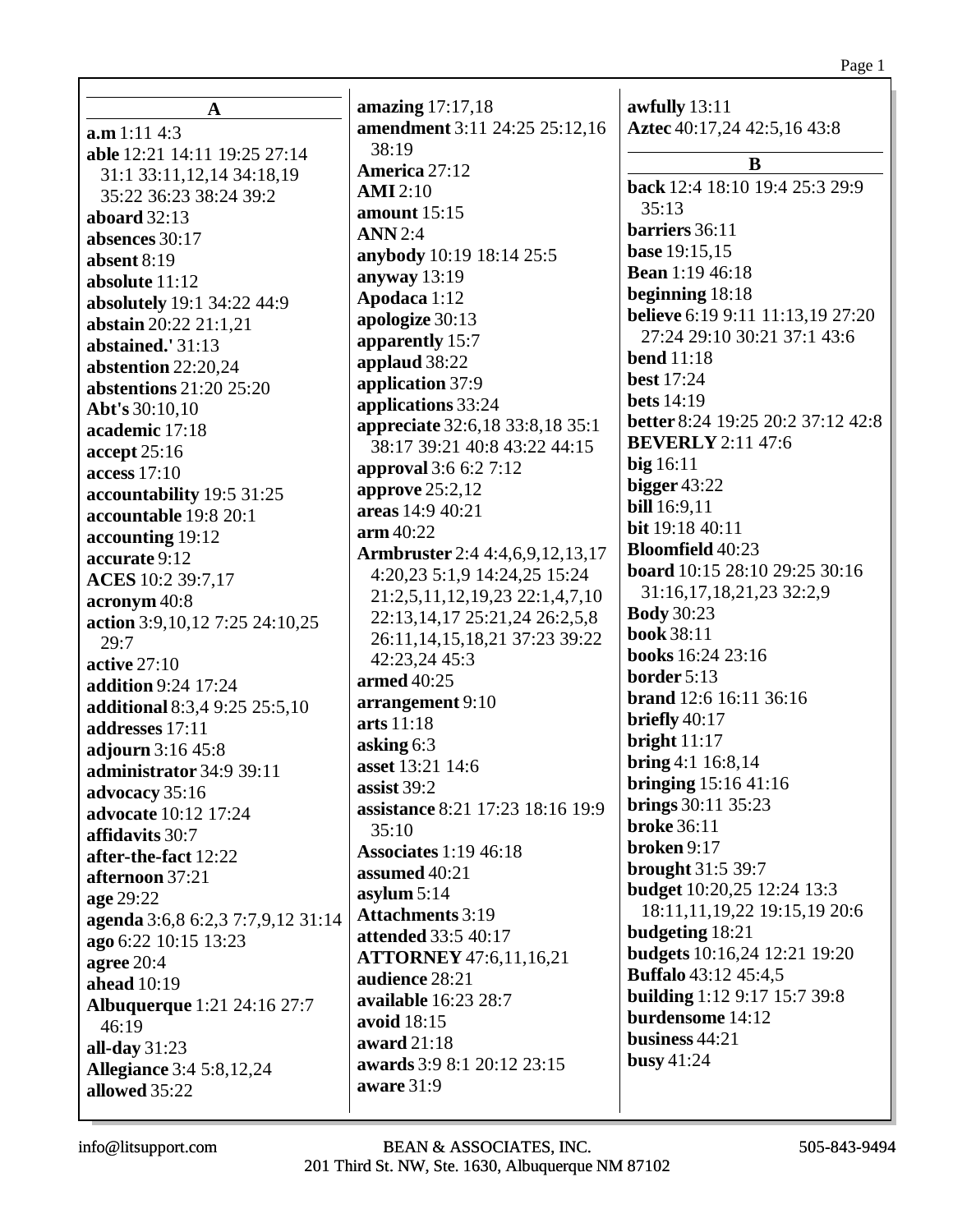| $\mathbf C$                                           | 27:17 33:5,11 36:5,9,16,20 37:9<br>38:23 39:12 40:12 41:9 44:4 | 43:1,2,3,4,11,12,18 44:11,13,16                              |
|-------------------------------------------------------|----------------------------------------------------------------|--------------------------------------------------------------|
| C 1:19 2:1 3:1 6:4 27:15 46:6,17                      | charters 9:1 13:25 14:19 15:19                                 | 44:20,25 45:3,5,9,10<br><b>Commissioners</b> 2:2 6:14 7:8,19 |
| Caballero 5:4                                         | 16:24 17:10,14,16 36:2,12 37:7                                 | 8:10 20:8 24:14 27:4 28:4                                    |
| call 3:4,4 21:3 36:17                                 | 37:12 44:1                                                     | 29:23 37:18 45:12                                            |
| called 29:6                                           |                                                                |                                                              |
| calls 12:15                                           | check 6:25                                                     | commit 30:15<br>communication 29:25                          |
| <b>Capital</b> 23:5,16                                | children 5:14<br>choice 11:13                                  |                                                              |
| <b>CARMIE</b> 2:6                                     | claim $5:13$                                                   | community 13:22 14:6 27:17,20<br>29:3 32:11 34:21 41:8       |
| carried 16:9                                          | clarify 39:1                                                   | competencies 36:22                                           |
| case 9:15 11:1                                        | clarity 39:3                                                   | complete 28:1                                                |
| <b>Casino 43:14</b>                                   | clear 8:5 9:4 19:3 29:24 30:3,15                               | completed 27:13 34:3                                         |
| casual $33:15$                                        | cleared 24:17                                                  | completion 27:19                                             |
| CC 1:25 47:2                                          | clerical 31:3,4                                                | compliance 27:18                                             |
| CCR 1:19 46:6,17                                      | clinics 42:3                                                   | concerned 12:5                                               |
| <b>CED</b> 40:5                                       | <b>CNM</b> 10:15                                               | concerns 8:4 25:6,11 27:18                                   |
| cer-10:4                                              | <b>Coalition 15:3 17:22 35:15</b>                              | conducted 5:25                                               |
| certain 15:15                                         | cohort 35:23 36:15,19                                          | conference 13:24 33:5 36:7 42:15                             |
| certainly 43:21                                       | colleague 39:9                                                 | 42:19                                                        |
| <b>CERTIFICATE 3:18 46:5</b>                          | College 41:6                                                   | confident 23:21                                              |
| Certified 46:6                                        | colleges 41:8                                                  | confusion 30:5 31:8                                          |
| certify 46:8                                          | combine 10:4                                                   | connect 35:13                                                |
| CES 36:19 39:7,8,11,13,17 40:4<br><b>CHAIKEN</b> 2:10 | come 10:19 12:4 13:9,23 19:9                                   | consent 3:8 7:6,9,12 43:9                                    |
| Chair 2:3,3 3:14 4:1,19 5:4,7,10                      | 34:13 36:3 43:14                                               | conservative 18:21                                           |
| 6:1,6,8,11,15,17,237:1,4,11,13                        | comes $9:18$                                                   | consideration 8:17                                           |
| 7:16,20,22 8:23 9:14,20 10:9                          | coming $29:15$                                                 | constitute 46:8                                              |
| 13:20 15:23 18:1,4 20:8,10,16                         | comment 6:20 10:10                                             | <b>Constitution 5:16</b>                                     |
| 20:24 21:2,7,10,16 22:16,19,21                        | comments 3:15 25:6 35:14 38:2                                  | construction 14:11,16                                        |
| 23:2,4,6,8,24 24:1,7,9,20,24                          | 38:10 42:12,24                                                 | Consult 30:23                                                |
| 25:3, 10, 14, 19, 23 26: 10, 23                       | <b>Commission</b> 1:1 4:2 11:9 23:4,7                          | consultation 41:14                                           |
| 28:11,15,18,22,25 29:20,23                            | 23:9, 10, 14, 21 41: 22 43: 20 46: 1                           | consumers 17:17                                              |
| 32:12,15,18,21,24 33:3 37:4,5                         | 46:10                                                          | contact 28:6 44:17                                           |
| 37:17,22,25 38:1,5,9,16,20                            | commissioner 4:4,6,7,8,9,9,11,12                               | contacts 11:22                                               |
| 39:21,23 40:1,6,14,16 42:11,13                        | 4:12, 14, 15, 16, 17, 17, 20, 20, 22                           | context 16:20                                                |
| 42:14,25 43:2,17,21 44:12,14                          | 4:23,23,25 5:1,1,3,4,8,10 6:5,10                               | continue 11:23 13:21 14:5 19:2                               |
| 44:19,24 45:2,4,7,11,13,15                            | 6:12, 12 7:13, 15, 16, 17 8:6, 7                               | continued 32:8                                               |
| Chair's 17:2                                          | 10:8,9 14:24,25 15:24 17:22                                    | continuing 27:23 31:21                                       |
| <b>Chairwoman 24:13 27:3 28:19</b>                    | 18:2,3,7,9,19 20:14,17,17,20,25                                | contract 9:2 10:5 33:19 34:2 36:5                            |
| Chamblin 23:13                                        | 21:2,5,10,12,19,21,23,24,25                                    | 36:10 38:18                                                  |
| change 6:2 14:21,22 30:11                             | 22:1,1,3,4,4,6,7,7,9,10,10,12,13                               | contracts 10:4,6                                             |
| changes 3:13 6:6,8 24:11 27:1                         | 22:13,15,17,21,22,23,25 23:1,2                                 | conversation 9:22 14:22 15:25                                |
| 28:1 30:20                                            | 23:3 24:1,8,23 25:2,13,14,15,18                                | 16:13 30:25 33:7,15 34:10 37:6                               |
| <b>Chapman</b> 1:19 46:6,17                           | 25:19,21,24,24 26:1,2,2,4,5,5,7                                | 37:11                                                        |
| charge 39:16                                          | 26:8,8,11,11,13,14,14,16,17,18                                 | conversations 36:3                                           |
| charter 2:9 8:25 10:18 11:7,12                        | 26:18,20,21 34:24,24,25 35:14                                  | Conyers 4:14                                                 |
| 11:19 12:14,16 13:22,24 14:6                          | 37:23 38:1,6,12,15,21 39:22,24                                 | cool 42:7                                                    |
| 15:11 17:4 19:5,6 20:1 24:5                           | 40:1,2,3,7,15,16 42:11,12,23,24                                | coordinated 41:18                                            |
|                                                       |                                                                |                                                              |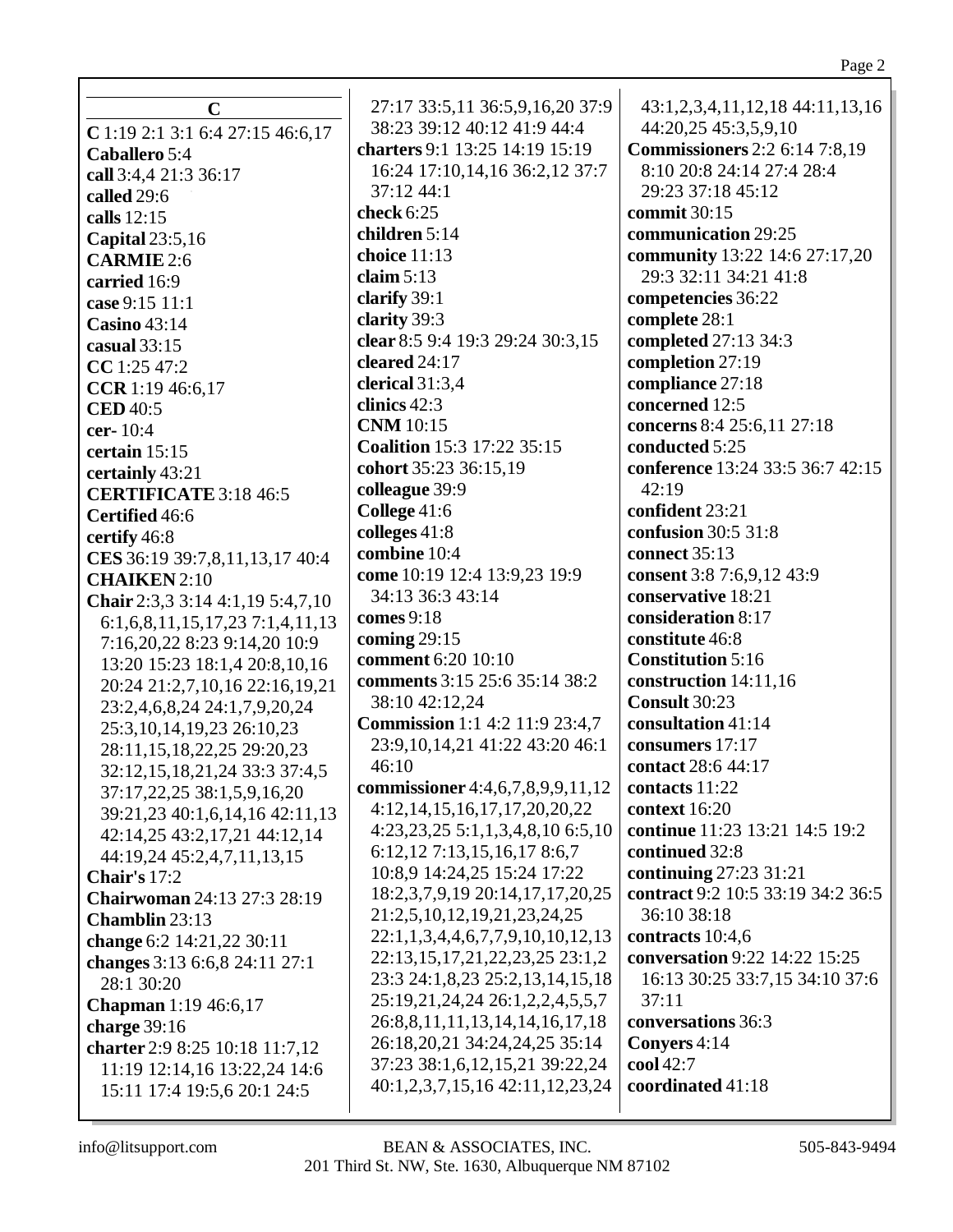| <b>corner</b> 28:3                  | designations 27:25                   | 46:1,10                        |
|-------------------------------------|--------------------------------------|--------------------------------|
| <b>Correct</b> 21:16 37:22          | determine 20:6                       | effort 29:24 35:2              |
| council 23:5, 16, 18 29:6, 18 32:11 | devastating 20:5                     | efforts 32:8                   |
| counsel 2:10,10 23:6                | developed 41:15                      | eight 5:6 26:21,23 35:24 39:15 |
| country $41:20$                     | development 32:8 39:15               | either 9:24 10:23 16:3 25:21   |
| <b>County 46:11</b>                 | devil's 10:12                        | 37:13                          |
| couple 8:10 9:5 12:12 36:23 37:1    | difference 11:22                     | eligible $31:12$               |
| <b>course</b> 31:8                  | different 10:16 11:18 14:4 16:19     | emergency 31:6 37:20           |
| <b>Court</b> 1:20 46:7              | 41:17                                | empowered 17:16                |
| created 30:4                        | difficult 15:11                      | enforcement 41:2               |
| creditor 14:18                      | diligence 32:19                      | enforces 16:24                 |
| creditors 14:18                     | diligently 29:7                      | engaging 36:24                 |
| Crone 2:4 4:24,25 20:20,25          | direct 16:15,17                      | enjoyed 38:17                  |
| 21:21 24:23 26:3,4 43:3,4,12,18     | directing 16:3                       | ensure 31:17                   |
| 44:11,13,16,20,25 45:5              | director 2:8 23:13 29:2,11,15        | entertain 6:9 7:11 25:11       |
| <b>Cruces</b> 27:12                 | 39:10 43:15                          | Erica 29:17 32:10              |
| crunch 33:25                        | discovering 29:21                    | errors 31:3,4                  |
| CSD 33:9 40:6,7                     | discuss $27:15$                      | estate 17:20,21                |
| current $27:21$                     | discussion 3:9,10,12 7:25 20:19      | evening 30:24 31:14            |
| currently 32:4                      | 21:8 24:10                           | events 42:17,18                |
| custodial 10:6 15:6                 | Disks 47:7,12,17,22                  | everyone's 8:5                 |
| Custodian 2:11                      | <b>district</b> 9:8 36:8,11          | evidenced 30:16                |
| cut 19:2,22 20:6                    | districts 8:13 9:6 16:22 19:12       | exactly 15:20                  |
| cuts 18:19,22 19:19,22              | 24:4 41:18                           | example 10:2                   |
| Cynthia 1:19 46:6,17                | <b>Division</b> 2:9 38:23            | <b>Excellence 35:20</b>        |
|                                     | doctor 41:25                         | exchanges 40:11                |
| D                                   | <b>DOCUMENT</b> 47:7,12,17,22        | excuse 40:5                    |
| D3:1,1                              | <b>documentation</b> 24:18 27:8 28:1 | <b>Exhibits</b> 47:7,12,17,22  |
| <b>DANIELLE 2:5</b>                 | 28:5,7,8,13                          | expanded 42:3                  |
| date 17:6 27:16 30:12 31:6 44:9     | doing 10:24 11:24 13:9,10 19:11      | expert 15:2                    |
| 47:2,8,13,18,23                     | 19:12 33:23 35:18 41:6,13            | expertise 17:7                 |
| <b>DAVID</b> 2:5                    | 44:21                                | experts 41:19                  |
| day 17:7,8 18:14,23 29:3 35:4       | Don $1:12$                           | extensions 14:16               |
| days 34:2 38:22 39:15               | doors $14:9$                         | extensive 18:7                 |
| deadline 31:2                       | doubt $42:19$                        | extent 42:5                    |
| $deal$ 41:20                        | draft $23:6$                         |                                |
| dealings 13:5                       | due 19:21 30:21                      | F                              |
| <b>DEAP</b> 28:14,15                |                                      | fabric 42:21                   |
| decide 15:3                         | E                                    | face 28:22                     |
| decided 34:12,13,14                 | $E$ 2:1,1 3:1,1,1                    | faces 18:18 28:23              |
| decision 18:23,24 20:7              | e-mail 29:4                          | facilitate 37:10               |
| decisions 9:23                      | <b>E-Occupancy</b> 15:16             | facilities 9:16 16:6,23        |
| defining $32:1$                     | earlier 43:5                         | facility 14:14 16:1 17:6 19:14 |
| <b>DEL'D</b> 47:8,13,18,23          | early 11:2 13:11,12                  | fairly 8:5                     |
| <b>DELIVERED</b> 47:8,13,18,23      | echo 18:9                            | <b>fall</b> 17:4               |
| designated 30:6,8,19 31:18          | educated 37:12                       | fantastic 13:4                 |
| designation 30:5                    | education 1:1,12 4:2 16:5 41:16      | far $10:19$                    |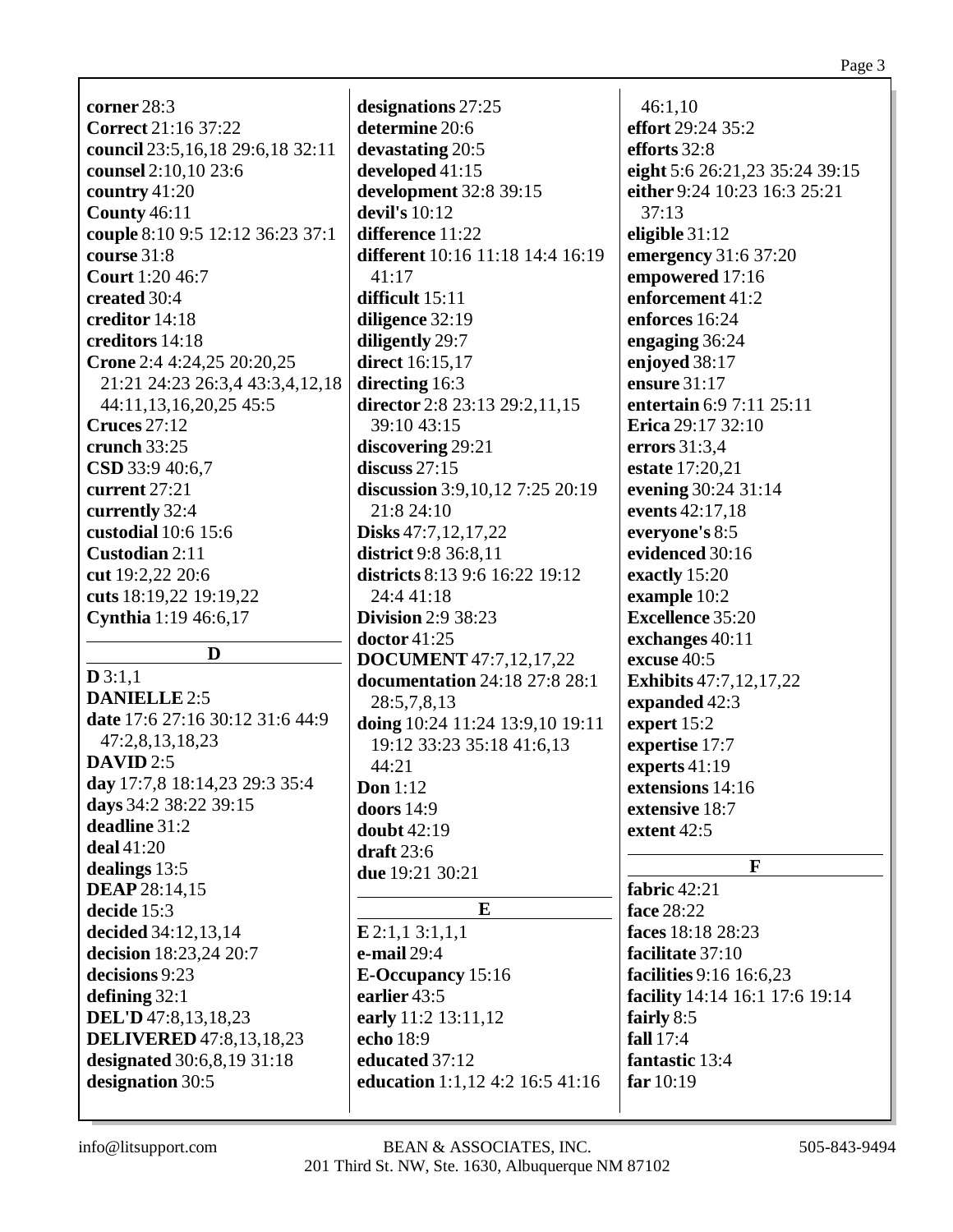| <b>Farmington</b> 40:24           | funds $8:14,16$                  | <b>heard</b> 35:11                                                     |
|-----------------------------------|----------------------------------|------------------------------------------------------------------------|
| fascinating 42:2                  | <b>future</b> 43:20              | <b>Hearing 6:17 7:22</b>                                               |
| favor 6:13 7:18 11:7 22:20 45:11  |                                  | hedge $14:19$                                                          |
| favor' 31:11                      | G                                | held 19:7 34:4 46:10                                                   |
| Fe 1:13 32:6 46:11                | G3:1                             | help 10:4,6 11:5 13:2,5 14:7,7                                         |
| feel 20:21                        | gap 29:16                        | 33:9                                                                   |
|                                   | <b>Gary 39:9</b>                 |                                                                        |
| feelings 5:19                     | Gaspar 1:12                      | helping 17:24 22:23                                                    |
| fees 35:22                        | general 16:1                     | helps 14:22 36:21<br>hereunto 46:13                                    |
| <b>fellow</b> 22:23               | generally 9:18                   |                                                                        |
| <b>figure</b> 13:2 17:8           | getting 13:11 40:9 41:19         | Hey $44:2$                                                             |
| figured 10:23                     | <b>Gilbert 2:3 12:9</b>          | high $11:15$                                                           |
| figuring $13:16$                  | Gipson 2:3 4:18 20:17 22:15 26:9 | high-functioning 32:9                                                  |
| final 18:13 28:7                  | give 15:6,13 37:18 44:16         | high-performing 19:13                                                  |
| finances 18:10                    | giving 14:16 37:2 43:19          | hired $41:3$                                                           |
| find $15:12\,36:2$                | glad 39:19                       | history $16:4,4$                                                       |
| finished 25:6                     | glasses 29:22                    | hit 9:15 10:21                                                         |
| fire 32:15                        | go 11:19 25:3 34:11 37:13 38:12  | <b>hold</b> 19:25                                                      |
| first $27:6$ 35:9 37:1 38:12      | goals 34:4,8,20 36:5,8 39:3      | honors $4:5$                                                           |
| first-year $36:18,20,21$          | goes 18:10 19:4 23:11            | <b>Hook</b> 43:6                                                       |
| fiscal $18:18$                    |                                  | hope 8:5 13:20 14:5,21                                                 |
| five 31:19                        | going 4:1 10:21 11:1,6,9 12:2,2  | hopefully 37:9                                                         |
| <b>Flag</b> $3:55:23,25$          | 12:20,25 14:7 16:17,19 17:20     | hot 42:7                                                               |
| flex $17:21$                      | 18:24 19:19 20:10 27:4 35:2,24   | <b>huge 39:2</b>                                                       |
| <b>folders</b> 37:19              | 36:24 37:2 44:6                  | <b>human</b> 18:24 39:10                                               |
| folks 12:14 37:11                 | good 14:1 17:16 32:21 33:6       | hurt 5:22                                                              |
| force $41:3$                      | gotten $17:15$                   | I                                                                      |
| foregoing 46:8                    | Governance 3:13 24:11 27:1       | idea 9:4 13:5 43:5                                                     |
| form 30:11,23 31:2                | governing 29:6 30:23 32:11       |                                                                        |
| former 29:10                      | government 10:14                 | <b>ideas</b> 38:24                                                     |
| forms $3:11$ $25:12,17$           | Governor 12:13                   | <b>identify</b> 7:1                                                    |
| <b>Forum 3:7 7:5</b>              | great 33:10 34:7                 | impact $35:12$                                                         |
| <b>forward</b> 14:7,13 32:8 37:10 | greatly 39:7                     | imperative 19:1                                                        |
| <b>found</b> 12:15                | guards $41:1$                    | <b>important</b> 5:18 9:21 24:6 33:14<br>33:17 35:10 36:13 37:15 43:23 |
| four 27:24 34:2                   | guy 16:7                         | 44:9                                                                   |
| frame 38:25                       | H                                |                                                                        |
| Frankly 30:14                     | half $17:7$                      | include 8:11,12 27:9 31:11<br>included 8:15 9:7,9 24:2                 |
| free 39:16                        | <b>Hall</b> 1:12                 | incorrect 31:6                                                         |
| <b>Friday</b> 29:4 31:7,7         | hand 45:1 46:14                  | <b>indicate</b> 6:14 7:19 45:12                                        |
| FRIEDMAN 2:11 6:21,25 7:3         | handle $11:16$                   | indicated 33:22                                                        |
| 37:17 47:6                        | happen 9:16 12:20 18:14          | <b>Indicates 6:10 25:13 33:2</b>                                       |
| front 19:16 33:16                 | happened 14:15                   | individual 32:2                                                        |
| frustration 17:13                 | hard 12:23 36:25                 |                                                                        |
| fulfilling 34:22                  | he'll 44:17                      | <b>information</b> 9:12 20:21 21:22                                    |
| full 17:7 27:8                    | head 9:15 34:9                   | 27:10 29:12 44:6,17<br><b>initial</b> 34:5 36:7 37:13                  |
| <b>fully</b> 22:24                | heads 39:3                       |                                                                        |
| fun-packed 35:3                   | hear 38:4 42:16                  | initially 33:22                                                        |
| funding 14:10 17:10               |                                  | input $40:3$                                                           |
|                                   |                                  |                                                                        |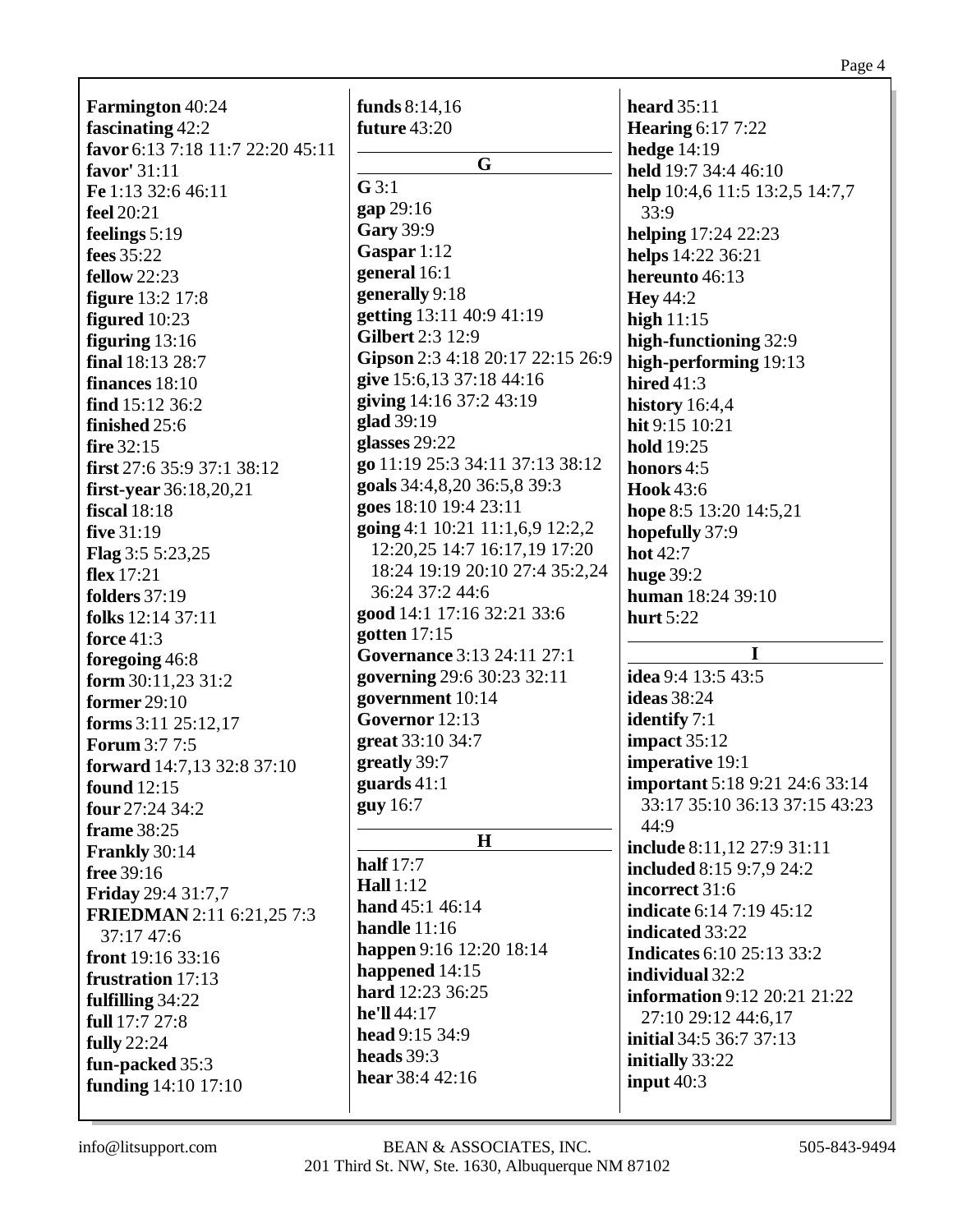|                                                |                                                            | Page 5                           |
|------------------------------------------------|------------------------------------------------------------|----------------------------------|
| insertion 30:25                                | know 8:2 9:8,17,23 10:2,20 11:4                            | line 5:16 12:3                   |
| insisted 40:24                                 | 12:4, 17 14:1, 9 15:2, 17, 20 16:10                        | list $24:15$                     |
| <b>instance</b> 9:7 41:5                       | 16:18 17:15,17 19:17,19 23:8                               | <b>listed</b> 31:20              |
| <b>Institute</b> 24:16 27:7                    | 36:7 37:5,7 41:24 42:18 44:3,7                             | listen $11:9$                    |
| interest $14:17$                               | knowing 12:24 40:19                                        | <b>listened</b> 10:10,11         |
| <b>interested</b> 33:23 40:19 43:19            | known 10:12                                                | little 13:18 35:16               |
| <b>interesting</b> 36:6 41:5,12,22             | knows 39:18                                                | local 18:23,24 20:7              |
| international 42:4                             |                                                            | long 5:12 10:15 15:24            |
| introduce 16:10                                | L                                                          | long-term 17:9,25                |
| introductory 32:5                              | lack 21:21                                                 | long-time 39:9                   |
| investigation 31:5                             | lacking $14:10$                                            | longer 13:8 27:10 28:8,9         |
| <b>invite</b> 44:18                            | language 14:4                                              | look 11:14 14:15 15:4 32:7 41:9  |
| involved 10:5                                  | <b>Lannon</b> 29:17 32:10                                  | looking 8:18 13:25 43:22         |
| issue 29:8,12,18                               | late 28:13 38:13 39:23                                     | <b>lost</b> 14:18                |
| it'll $34:18$                                  | latest $23:12$                                             | lot 12:5 14:18 16:1 33:3 34:8,10 |
| item 6:1,3 7:6,24 24:9,16 26:25                | Laurel 27:22 28:2 30:1                                     | 40:18                            |
| 27:15 29:11                                    | law 16:22 41:2 42:15                                       | luck 32:21                       |
| items 17:11 36:25                              | laws $15:13$                                               | <b>Luft</b> 39:17                |
|                                                | LCPS 9:8                                                   |                                  |
| $\bf J$                                        | lead $5:7$                                                 | M                                |
| <b>JAEGER 2:10</b>                             | leader 15:3 19:5                                           | Mabry $1:12$                     |
| janitorial 8:11                                | leaders 17:4,17 19:16                                      | Madam 5:10 7:13 9:14 10:9        |
| <b>Jerry</b> 1:12                              | learned 10:15,25 38:18 40:10                               | 15:23 17:2 18:4 22:21 23:4,8     |
| job 1:25 13:5 29:3 46:25 47:2                  | learning 32:6                                              | 24:1,13 27:3 28:19 29:23 37:4    |
| <b>Johnston</b> 2:5 4:21,22 18:2,3             | lease 3:9 7:25 8:15,20,21 9:2,6,7                          | 37:17 38:1,16 39:21 40:16        |
| 20:14,18 22:5,6,21 24:1,8 26:16                | 9:8,9,24 12:1 14:1,3,13 15:2,12                            | 42:13                            |
| 26:17 34:25 38:1,6,12,15,21<br>39:24 40:3 43:1 | 15:25 18:15 20:12 21:17 23:15<br>33:24 34:3 35:10 37:14,15 | maintain 15:7<br>maintains 31:18 |
| join $35:19,23$                                |                                                            | maintenance 10:7                 |
| Jonathan 23:13                                 | leases 8:10 10:13 13:25 15:4,10<br>19:6 23:22              | making 9:23 21:13                |
| Juan $41:6$                                    | leasing $15:14$                                            | Mark 2:10 28:23 29:1,1,21 32:14  |
| July 1:11 4:3 29:15 30:21 31:2                 | leave 15:14 36:4 38:2                                      | 32:16,20,23                      |
| 32:6 44:12,19 45:3 46:14                       | leaving $13:4$                                             | Martica 13:3 15:4 19:7 37:6      |
| <b>June 30:19</b>                              | left 30:22                                                 | materials 40:9                   |
|                                                | Legislative 36:25                                          | Math 24:16 27:7                  |
| $\mathbf K$                                    | legislators 11:25                                          | Matt 8:4, 8, 23 9:14 12:10 15:23 |
| Karvis 30:9                                    | legislature $11:7,23$ $12:2$                               | 18:6 35:5,7 37:16 38:8,11,13     |
| <b>Karvis's</b> 30:14                          | LESC 11:8 13:13 35:3 40:17                                 | 44:1                             |
| <b>KARYL</b> 2:4                               | 44:2                                                       | matter 46:12                     |
| KATIE 2:8                                      | let's $25:1,3$ 44:2,2,7,8                                  | Max 39:17                        |
| keep 14:16 42:22                               | letter 6:4 23:7,9,10,11,14 24:2                            | Mayo 30:7,18 31:12 32:4          |
| kids $11:16,17,17,18$                          | letters 30:9                                               | <b>Mayo's 30:3</b>               |
| kind 15:3,19 16:6 17:10 19:9                   | <b>level</b> 19:23                                         | McCurdy 14:15                    |
| 32:15 43:24 44:24                              | Lewis 30:7,18 32:4                                         | mean 31:11                       |
| kinds 10:16 41:19                              | liaison 2:12 23:4                                          | medical 41:13,14 42:1            |
| knees $5:21$                                   | life 42:21                                                 | meet 13:23                       |
| <b>knew</b> 17:19                              | light $31:5$                                               | meeting 1:10 4:2 13:15 18:6      |
|                                                |                                                            |                                  |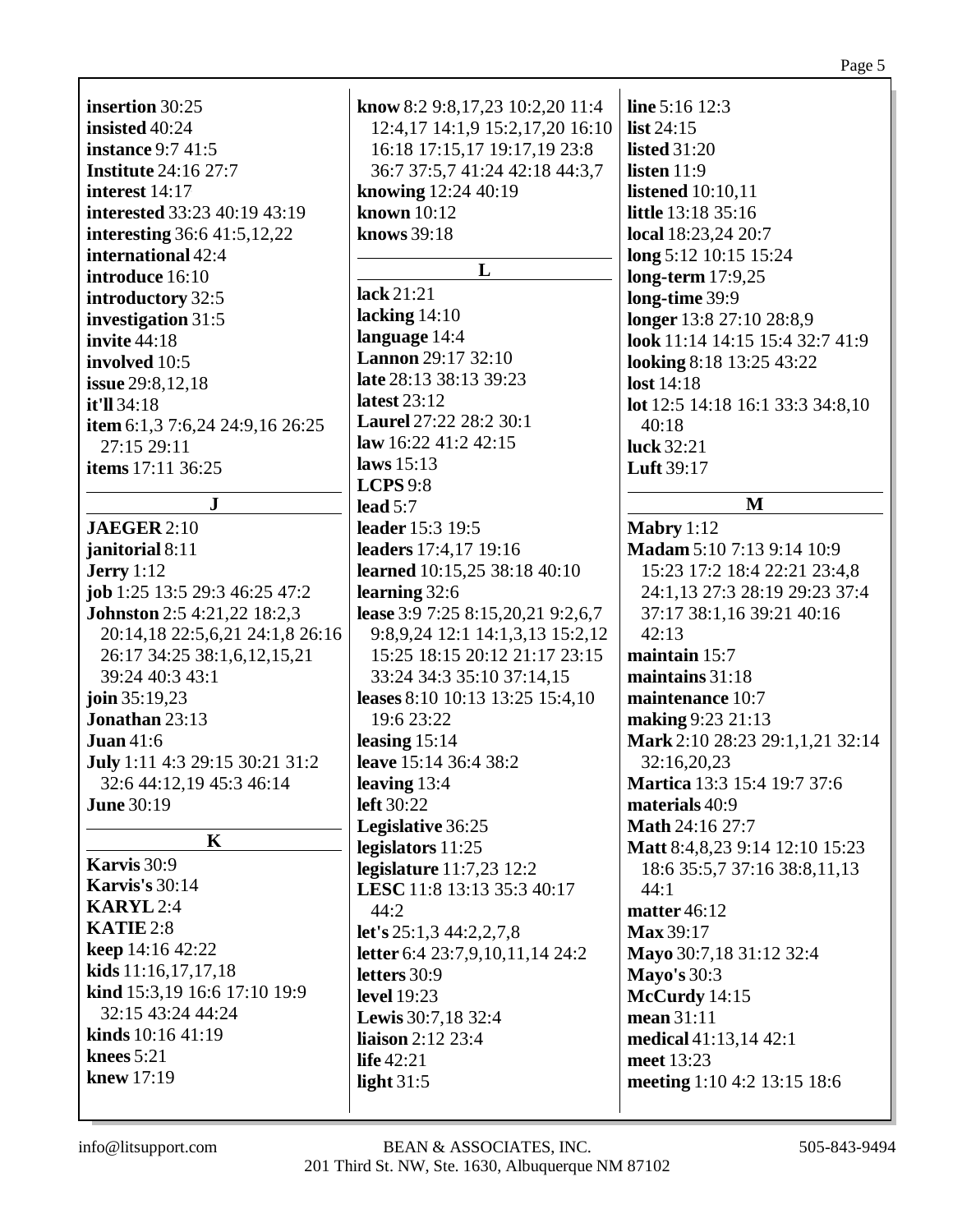| 19:10 23:17 29:10 30:8,24 31:6   | needs 8:17 10:17 12:8 16:21,25       | operational 9:19                   |
|----------------------------------|--------------------------------------|------------------------------------|
| 34:14 36:4 37:19,20 38:14        | negative $21:13$                     | opportunities 33:18                |
|                                  |                                      |                                    |
| 40:17 43:7,8,10,14,20 44:3,10    | negotiated 14:3                      | opportunity 13:22 32:7 33:11       |
| 44:19,21 47:3                    | negotiations 33:19,20 34:2,6,14      | 42:15 43:25 44:18                  |
| meetings 30:17 44:22             | 37:14 38:18,19                       | opposed 6:15 7:20 15:14 45:13      |
| <b>Member</b> 2:4,5,5,6,6        | neighborhood 43:13                   | opposition 6:17 7:22               |
| members 23:10 28:9 29:6 31:9     | network 33:12                        | orange 37:19                       |
|                                  |                                      |                                    |
| 31:17,21 32:2                    | never 29:13                          | order 3:4 4:1                      |
| membership 31:17,19              | new 1:2,13,21 3:5 5:22,25 12:6       | <b>Ortiz</b> 16:9                  |
| mention 37:18                    | 12:17 14:20 16:11 18:13 27:12        | outgoing 29:15                     |
| mentioned 8:8 13:3 15:1 31:15    | 28:22,23 29:2 31:20 36:16            | <b>Outlay</b> 23:5,16              |
| met 31:22 33:4                   | 41:12 42:3 46:2,7,10,11,19           | outreach 12:8                      |
|                                  |                                      |                                    |
| Mexico 1:2,13,21 3:5 5:22,25     | nice 33:15 34:18                     | overhaul 16:12                     |
| 14:20 18:13 41:12 42:3 46:2,7    | night $28:13$                        |                                    |
| 46:10,11,19                      | nine 16:5                            | ${\bf P}$                          |
| mind 16:15 19:1                  | NM 1:19 46:17                        | P2:1,13:1                          |
| mine 36:9                        | <b>NMAC</b> 31:20                    | p.m.45:16                          |
| minimum 31:19                    | <b>NMPEC 47:4</b>                    | packet 24:19                       |
|                                  |                                      | packets 27:13,19                   |
| minutes 6:21 29:9 30:4,6,10,13   | <b>NMPED 47:6</b>                    |                                    |
| 31:7 38:13                       | <b>NMPSIA</b> 43:6,9 44:10           | <b>PAGE 3:3</b>                    |
| mission $34:23$                  | non-compliance 3:13 24:12 27:2       | pages 46:8                         |
| mission-specific 33:20 34:4,8,20 | 27:11,21                             | Pahl 8:9 9:14 15:23 35:7 37:16     |
| Monday 33:21                     | non-traditional 18:12,17 19:11       | 38:2,8,13 39:6                     |
|                                  |                                      | parents 5:15                       |
| money 13:18 14:11 15:13 19:22    | noted 27:14                          |                                    |
| month 27:24                      | <b>notification</b> 3:11 24:25 25:16 | part 9:21 19:14 39:14 40:19 43:6   |
| month's $27:9$                   | notification-wise 30:22              | 43:7                               |
| months 13:23 41:24               | notifying 29:5                       | participated 33:10 35:1            |
| morning 28:12 29:19              | number 31:4 33:4,21 34:11 47:2       | particular 29:12                   |
|                                  |                                      | particularly 11:7                  |
| mornings 13:12                   | NW 1:20 46:18                        | passed 7:23 29:13                  |
| motion 6:9,11,18 7:12,16,23      | $\mathbf 0$                          |                                    |
| 20:11,16,23,24 22:18,19 25:11    |                                      | passes 6:18 22:18,19 26:23         |
| 25:15 26:23 45:7                 | Q3:1,1                               | pathway 14:13                      |
| move 7:14 25:2 45:9              | obligation 30:20                     | <b>PATRICIA 2:3</b>                |
| moved 45:15                      | obtained 28:9                        | Pattie 15:8                        |
|                                  | offer 16:23 17:23 39:14,14 41:17     | pay 8:13,20 9:25                   |
| movement 36:13                   | offered 32:7                         |                                    |
| moving 35:5 37:10 42:22          |                                      | paying 35:21                       |
| muscles 17:21                    | officials 41:2                       | PEC 2:10,10,12 3:15 20:11 38:9     |
|                                  | oftentimes 8:10                      | PED 2:11 16:2,16 17:14 29:23       |
| N                                | Oh 16:6 24:20 43:17                  | 30:23 33:8 35:21                   |
| $N$ 2:1 3:1,1                    | okay 7:4 10:8 16:16 20:10,25         | <b>people 5:13,20 8:25 9:22,22</b> |
| navigate 14:8                    | 24:9,22 25:21,22 28:11,15,22         | 11:24 12:6,19 13:6 15:13 19:10     |
| <b>neat</b> 36:10                |                                      | 36:13 38:24 44:18                  |
|                                  | 33:3 38:5,8,9 44:14 45:2,7           |                                    |
| necessarily 14:2                 | once 13:10                           | Peralta 2:3 4:15,16 22:11,12 23:2  |
| need 9:22,23 11:5,13 12:18,19,21 | ones 11:14,20 39:4                   | 23:3 25:25 26:1 34:25 42:11,12     |
| 13:15 16:23 17:23 18:15 19:24    | open 1:10 3:7 7:5 14:8 43:25         | <b>percent</b> 8:14,16 16:18       |
| 19:25 24:24 29:22                | 47:3                                 | performing 20:1                    |
| needed 32:1 38:7                 | operating 8:14,16                    | period 29:14                       |
|                                  |                                      |                                    |
|                                  |                                      |                                    |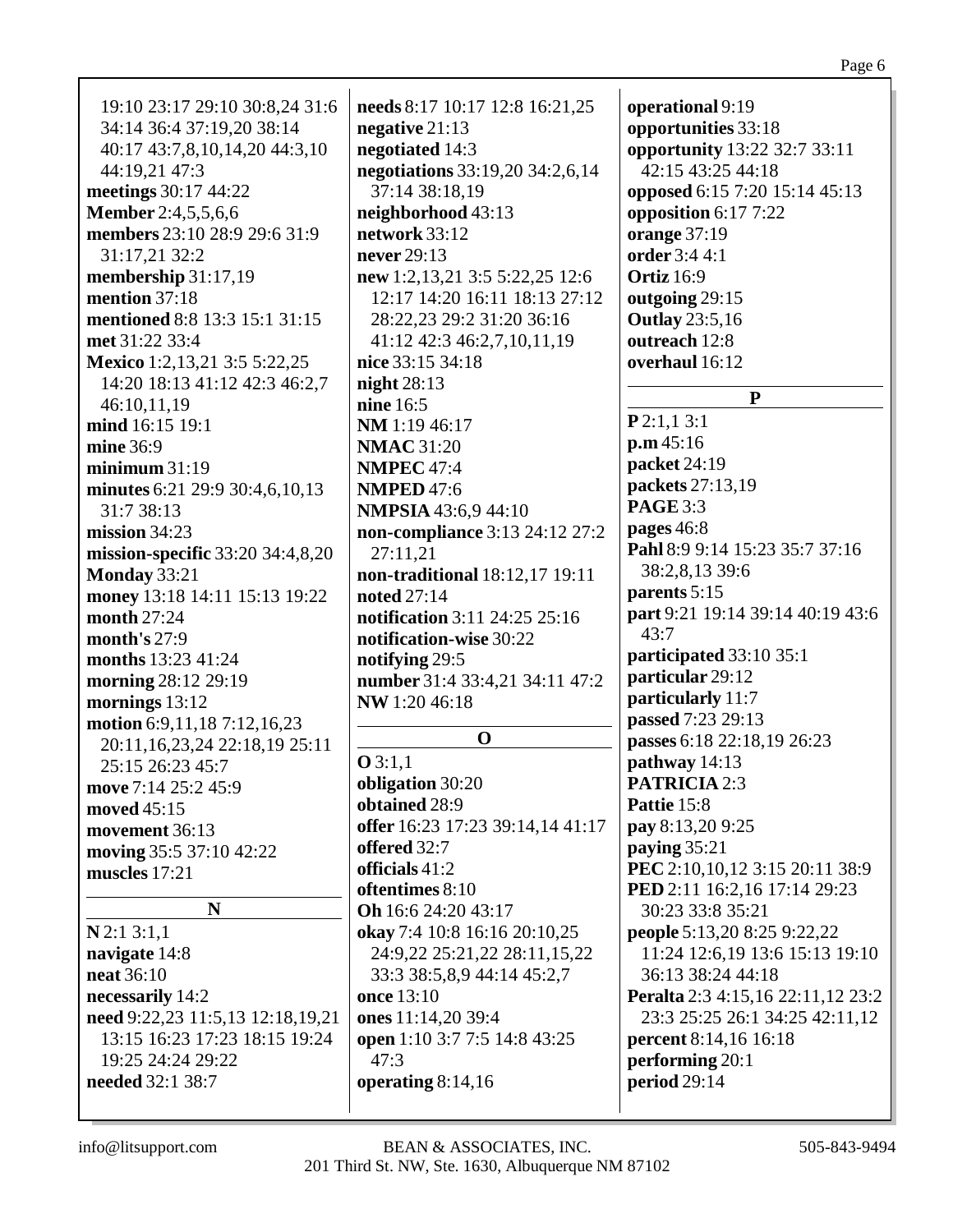**person** 12:17 29:18 **pets** 13:25 **phrased** 21:13 **pick** 11:2 **picture** 43:23 **Pierce** 27:22 28:2 29:5 30:1 31:15 **Pino** 16:9 **place** 15:12,19 39:5 42:18 **plan** 17:3 19:25 **planning** 18:11 19:20 **playing** 10:12 **pleasant** 42:6 **please** 25:23 **pleased** 39:6 41:3 **Pledge** 3:4 5:8,12,17,18,24 **point** 9:20 10:22 11:6 12:3 17:15 17:23 19:9 20:5 23:17 28:5 41:23 42:6 **points** 31:15 **policies** 3:11 24:25 25:12,17 31:16 **policy** 3:13 17:4 24:11 27:1 **political** 13:9 **poor** 12:9 19:25 **portion** 36:1 **positive** 24:3 **Possible** 3:9,10,12 7:25 24:10 **possibly** 23:12 **potentially** 14:8 **Poulos** 2:8 24:13,22 27:3,23 28:12,16,19 33:2 38:23 **prefer** 23:9 **preparation** 40:4,9 **prepare** 10:16 **prepared** 12:21 36:4 37:13 **present** 4:8,11 5:3,5 29:11 **presentation** 41:12,22 43:5,19 **presentations** 41:4 **pretty** 16:11 36:10 **Principals** 35:20 **prior** 23:16 27:18,24 **proactive** 12:11 **probably** 8:24 9:12 17:14 **problems** 29:24 **procedures** 3:11 31:16,25 **proceedings** 1:10 45:16 46:9 47:3

**process** 14:8 32:7 **process-oriented** 17:12 **profess** 15:1 **professional** 1:20 39:15 **program** 35:20,24 **programs** 17:18 41:6 **prohibitive** 14:17 **proponent** 11:12 **proponents** 12:16 **propose** 20:11 **provide** 35:15 **provided** 19:8 **provides** 17:9 **PSCOC** 12:1,6,17 24:3 **PSFA** 16:2,15 17:14 19:7,13 23:11 **public** 1:1,10 4:2 6:20 44:22 46:1 46:10 47:3 **purely** 20:7 **purpose** 34:20 **pursuing** 29:18 35:20 **put** 23:6 33:9 38:25 39:4 43:4 **Q**

**quantifiable** 39:1 **question** 18:16 20:20 **questions** 8:3,4 21:8 25:11 **quick** 32:25 35:7 **quickly** 24:14 **Quintana** 43:16 **quite** 34:15 40:11

**R R** 2:1 3:1 **rained** 42:8 **raise** 45:1 **ran** 39:8 **rate** 14:12 **rates** 14:17 **reaching** 12:11 **read** 29:19 **ready** 34:15 **real** 17:19,21 33:25 35:7 39:6 **reality** 19:24 **realize** 15:10 31:12 **really** 5:18 13:15 17:19 35:10 36:13,21 37:15 38:17 43:24

**reason** 16:8 18:15 **reasonable** 14:11 **REC'D** 47:9,14,19,24 **RECEIPT** 47:1 **receive** 28:13 39:13 **received** 24:18 27:9 28:4 29:4 **receiving** 31:10 **recess** 45:16 **recesses** 8:9 **recognition** 24:3,4 **recommend** 23:5 **record** 2:12 5:20 **reduce** 10:13 21:17 23:15 **reducing** 20:11 21:15 **reduction** 12:1 23:19,22 **reductions** 8:18,21 **reflect** 30:14 **reflecting** 30:10 **regarding** 8:4 31:3,17 **registered** 32:5 **regroup** 25:3 **regular** 30:24 **reimbursement** 3:9 8:1 20:12 21:18 23:15 33:24 34:3 **relatives** 40:20 **remember** 34:1 **remembers** 21:4 **remove** 6:3 **removed** 7:9 27:15 **removing** 6:4 **renegotiation** 37:14 **repairs** 15:15 **repetitive** 30:16 **replacement** 13:10 **report** 3:14 33:4 **REPORTED** 1:19 **Reporter** 46:7 **REPORTER'S** 3:18 46:5 **reporting** 1:20 3:13 19:8 24:11 27:1 30:20 **representatives** 44:4 **Republicans** 12:12 **request** 25:12,16 **required** 31:19 **requirements** 31:20,22 **resignation** 30:9,11,14 **resignations** 27:25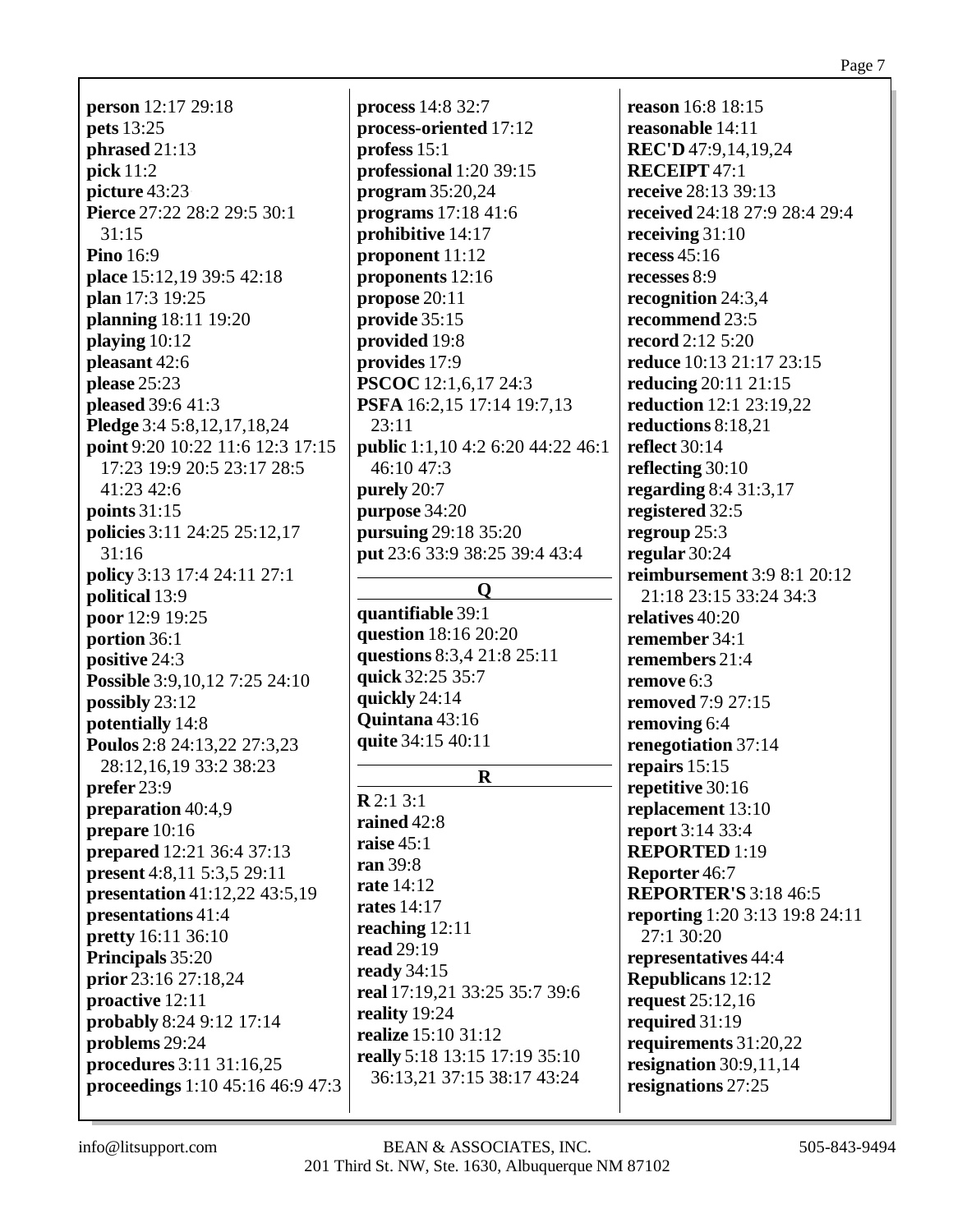**resist** 18:25 19:2 20:4 **resisted** 8:22 **resolve** 29:8 **resolved** 27:6,13,18 **resources** 18:24 39:10 **respect** 39:7 **responding** 19:13 **response** 6:7,16 7:10,21 20:9 21:9 25:9 45:14 **responsibilities** 31:25 **restate** 30:1 **retired** 41:2 **retiring** 43:15 **retreat** 31:23 **review** 31:16,19 40:10 **reviewed** 29:9 **reviewing** 31:24 **Richert** 28:23 29:1,2,21 32:14,16 32:20,23 **right** 9:20 16:22,25 18:1 21:6 28:18 35:25 36:9 37:22 40:8 42:21 43:17 44:14 **RMR** 46:6 **RMR-CRR** 1:19 46:17 **road** 19:10 41:8,23 **Robbins** 2:5 4:7,8 6:5,12 8:6,7 18:7 22:8,9,22,25 23:1 25:2,18 25:19 26:12,13 34:24 40:1,2,7 **robust** 30:25 **roles** 31:24 **roll** 3:4 21:3 **Roll-call** 25:23 **rolling** 33:25 **Roots** 27:20 28:5,20 29:2 32:10 **rubber** 19:10 **Ruiz** 2:6 5:2,3 6:10,12 7:15,17 21:24,25 25:13,14,15 26:19,20 43:2,11 45:10 **run** 35:21 36:18 39:22,22 **S S** 2:1 3:1 **safety** 42:20 **Salute** 3:4 5:24 **Salzmann** 13:21 17:3 37:12 **Santa** 1:13 32:6 46:11 **saying** 16:6 19:18 **says** 16:22 **scenarios** 18:20 **scheduled** 31:24 35:4 42:20 **School's** 27:17 **School-Las** 27:12 41:9 44:4 **Science** 24:17 27:7 **seated** 28:9  $45:10$ **second-chance** 11:15 **secondhand** 44:5 **Secondly** 36:15 **secretary** 2:4 31:3 **security** 40:18 41:1,3 35:16 44:1 **Seeing** 6:8 **SEG** 8:16 **SEIT** 36:17 **Senator** 16:9 **sent** 23:13 29:19 **separated** 5:14 **separately** 9:2 **September** 23:17 **serve** 32:9 **Service** 1:20

**school** 2:9 8:13 9:6 12:14,16 16:20 17:17,19,21 18:12,12,18 19:11 20:13 24:4 27:20 28:6 29:3 32:2,11,22 33:5 36:8 37:1 38:23 40:18 41:13,17 42:1,15 **schools** 9:5,8 10:5,18 11:5,8,12 11:13,14,15,15,16,20 12:10 13:2,16 14:2,7,10 15:11 19:6,13 20:1,6 24:5 27:5 33:12,15,20,22 34:1,8,11,17 35:11,19,24 36:12 36:17,20 39:3,12,14 40:12 41:7 **second** 6:5,12 7:15,17 10:24 20:14,17 25:17 35:13 40:2 **see** 11:21 13:9 15:18 28:20 34:18 **services** 9:7,9 10:1,7,7 15:6 39:12 **session** 16:11 36:25 37:2 **set** 29:6 36:8 37:20 46:13 **setting** 37:6 **seven** 22:18,19 **sit** 11:8 38:6

**shared** 9:16 **Sheets** 3:20 **short** 16:4 38:25 43:19 **shortly** 35:3 **show** 23:22 34:21,21 **side** 13:9 35:16 **sides** 36:14 **sign** 23:9,10 31:1 45:1 **Sign-In** 3:20 **signed** 6:19 7:5 **significant** 35:12 36:1 **simplify** 38:25 **simply** 33:11 **sitting** 5:21 **situation** 29:5 **sizes** 10:16 **skipped** 24:21 25:7 **software** 41:14 **solution** 17:9,25 **solutions** 16:15 **somebody** 16:21 41:2 **something's** 12:20 **soon** 36:25 **sorry** 15:21 24:20,20 25:1 28:2 **sort** 14:25 15:9 40:20 **speak** 8:24 42:16 **speaking** 9:18 **special** 13:19 31:6 **specific** 10:18 15:21 **spend** 17:7 **spent** 10:14 22:23 29:25 **split** 29:22 **spoken** 18:6 **sponsored** 35:19 **spring** 12:25 41:25 **staff** 2:7 29:24 34:9,22 40:4 **stand** 5:17,22 **standard** 16:18,19 **start** 11:23 17:21 36:24 **started** 11:25 17:19 42:2 **starting** 37:1 **state** 1:2 10:14 18:13 40:19 46:2 46:7,11 **stated** 31:13 46:12 **statement** 5:11 29:17 30:22

**Sandy** 43:6,16

**San** 41:6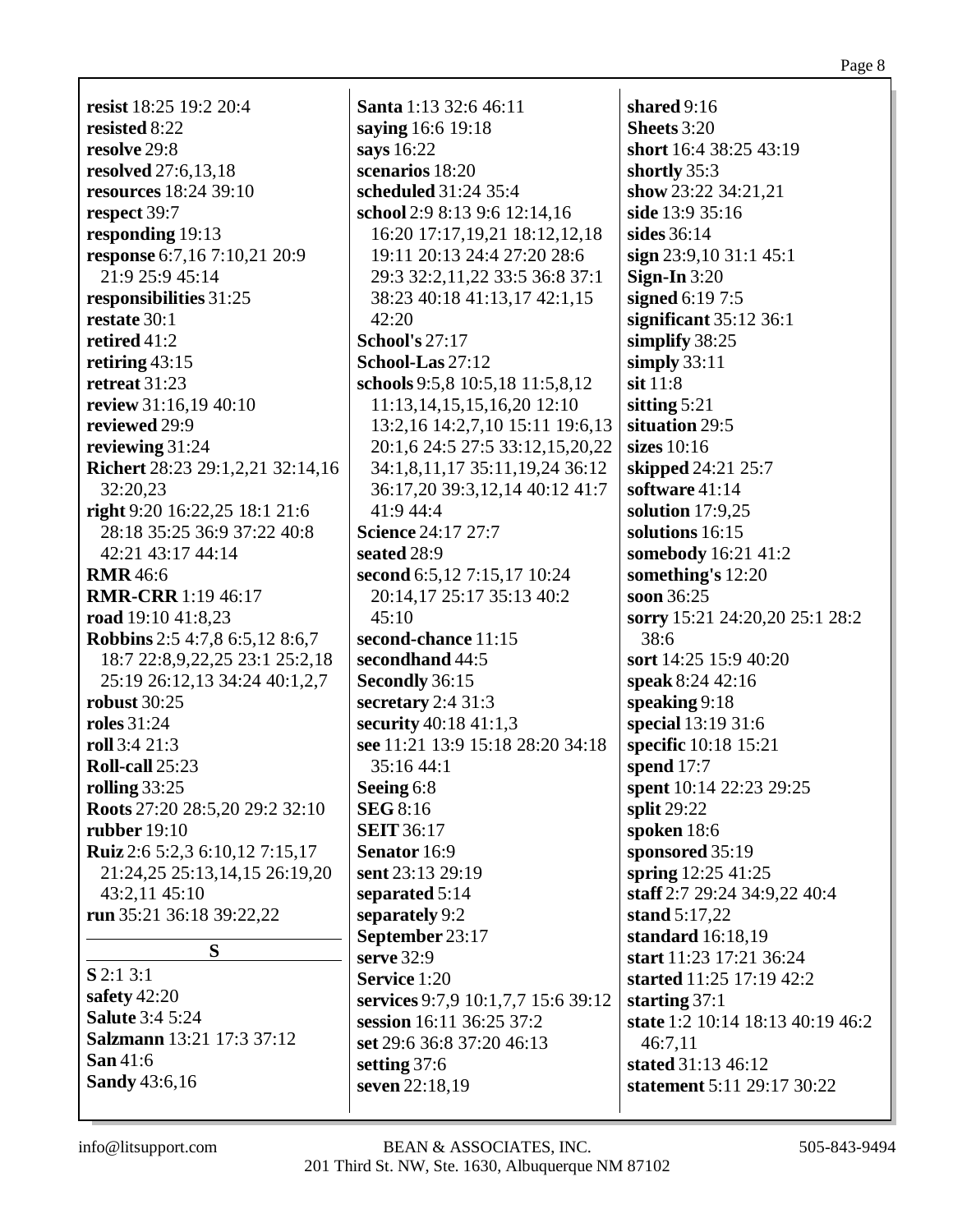**Steve** 13:21 14:22 17:3,5 37:11 **stuff** 10:25 11:1 15:17 **submit** 30:22 31:1 **superintendent** 42:16 **superintendents** 40:23 **support** 20:11 35:15,17 36:24 **supporting** 23:14 36:15 **sure** 21:13 23:24 24:7 29:20 31:21 38:5 43:18,21 44:18 **system** 41:14,16,16,21 **take** 11:1 12:15 19:17 23:21 24:14,25 27:4 38:24 **talk** 11:24 42:16 44:8 **talking** 11:25 12:13 16:5 18:20 **teachers** 36:16,18,20,22 40:22 **teaching** 36:16 41:7 **template** 15:9,25 16:18 **thank** 5:7 13:19 18:1,3 21:23 26:24 28:18 29:1 32:10,12,14 32:20,23 35:9 37:5,16 38:15 39:20 42:10 44:14 **Thanks** 23:25 28:11 32:24 37:4 39:24 40:14 45:2 **thing** 8:8 36:6 40:25 **things** 8:12,15 10:3 13:14 15:14 16:1 31:5 35:8 36:23 **think** 5:21 8:9 9:4,5,14,15 10:10 10:17,19 11:4 12:7,10,18,23,25 13:8,20 14:5,21 15:5,8 17:13 24:5 25:7 33:4,10,14 34:17 35:15 36:2,12 37:15 41:7,11,21 44:8 **thinking** 13:14 **thinks** 10:19 **Third** 1:20 46:18 **thought** 13:4 17:20 25:8 31:10 **thoughts** 17:3 18:5 **three** 27:25 33:20 34:13 35:8,19 **throw** 13:7 **Thunder** 43:13 45:4,5 **TIM** 2:4 **time** 6:24 10:15,22 15:12,20 19:4 19:15 22:22 29:25 30:15 31:1 33:25 34:12 35:1 38:25 47:9,14 47:19,24 **timely** 31:18,22 **timing** 34:7 **today** 19:16 28:3 **token** 18:25 **tomorrow** 31:24 37:19,21 **touch** 17:2 **Toulouse** 2:6 4:10,11 5:10 7:13 7:17 10:8,9 18:9,19 22:2,3 26:6 26:7 40:15,16 45:9 **Toulouse's** 17:23 35:14 **traditional** 18:12,17 **Trail** 27:17 **training** 31:10,19 32:1,5 36:18 37:7 39:11,15 **transcript** 1:10 46:9 47:7,12,17 47:22 **transitional** 29:14 **trial** 32:15 **triple-net** 8:11 **TRISH** 2:6 **true** 46:8 **truly** 34:19 **trying** 5:13 10:13 11:23 18:8 **Tuesday** 33:21 **turns** 16:16 **Turquoise** 27:17 **tutorial** 18:7 **two** 8:25 12:15 23:12 34:17 38:22 **type** 13:13 **types** 8:14 **U Uh-huh** 43:11 **umbrage** 19:18 **understand** 12:7,19,19 14:7 18:8 22:24,24 30:19 36:14 **understanding** 9:1 32:16 **unfortunate** 42:17 **Unfortunately** 33:23 **uniformity** 15:18 **UNM** 24:17 41:13 **unspeakable** 42:17 **upcoming** 32:5,21 **update** 27:14 35:17 37:3 **uphold** 16:21 **use** 18:14 **utilities** 8:12 **utilizing** 39:19 **V vacant** 15:14 **valuable** 13:21 14:6 **value** 43:24 **vary** 15:5 **vendors** 43:7 **versions** 10:20 **Vice** 2:3 **vision** 17:8 **Visitors'** 3:20 **vocabulary** 38:21 **vote** 20:21,22 21:14 23:22 25:23 31:9,12 35:9 **votes** 22:14 26:15 **voting** 21:14,16,17 23:18 31:8 **W**

22:20,22,25 23:1,3,23 24:8

**Tripp** 39:9,13

**testimony** 46:13

**states** 42:3 **status** 30:3 **statute** 16:2 **stay** 14:12 **step** 39:2 **steps** 31:15

**stop** 38:7

**T** 3:1

**taken** 20:23 **takes** 21:3 **talented** 11:17

**talked** 12:12,16

36:7 **taught** 10:23 **tax** 15:13 **teacher** 39:10

**tell** 39:18

**ten** 5:6

**Street** 1:20 46:18 **strengthen** 32:1 **striving** 20:2 **strong** 19:14,15

**submitted** 30:4,9 **sufficient** 21:22 **Suite** 1:20 46:18 **summit** 17:4

**T**